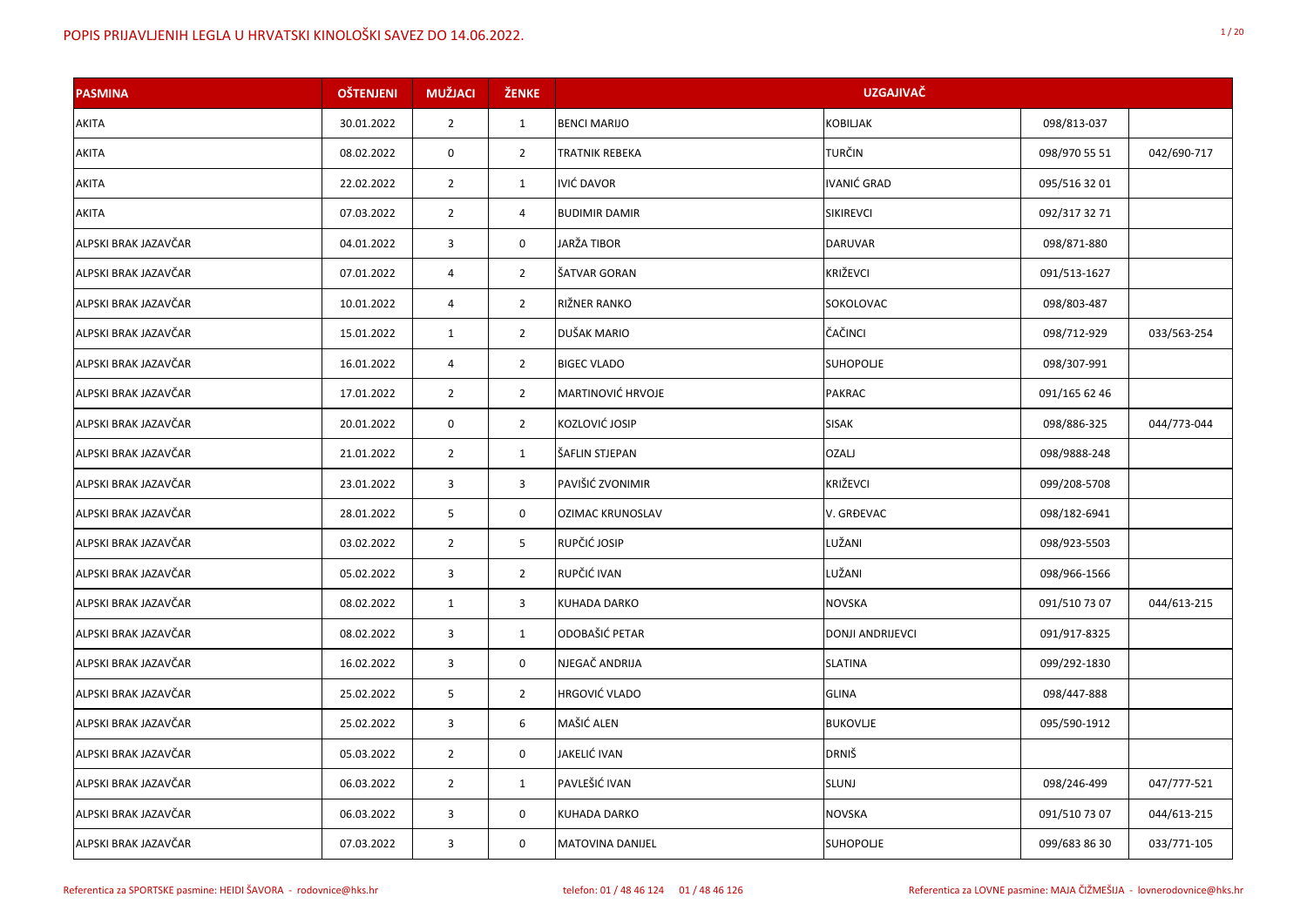| ALPSKI BRAK JAZAVČAR            | 08.03.2022 | 3              | $\mathbf{1}$   | <b>BAN MARTIN</b>        | SOKOLOVAC                  | 098/139 17 39 | 048/839-099  |
|---------------------------------|------------|----------------|----------------|--------------------------|----------------------------|---------------|--------------|
| ALPSKI BRAK JAZAVČAR            | 11.03.2022 | $\overline{2}$ | $\mathbf 0$    | <b>MITROVIĆ ŽELJKO</b>   | DERVIŠAGA-POŽEGA           | 098/937 66 02 | 043/259-642  |
| ALPSKI BRAK JAZAVČAR            | 16.04.2022 | $\mathbf{1}$   | $\overline{2}$ | <b>HOVANJEC ĐURO</b>     | <b>RAJEVO SELO</b>         | 098/769-285   | 032/874-113  |
| <b>AMERIČKA AKITA</b>           | 16.12.2021 | $\overline{2}$ | $\mathbf{3}$   | JALŠOVEC RENATA          | <b>KOSTRENA</b>            | 098/915 39 98 |              |
| AMERIČKA AKITA                  | 16.12.2021 | 0              | $\overline{2}$ | FIČKO MLADEN             | <b>KOPRIVNICA</b>          | 099/665-2120  | 098/900-9038 |
| AMERIČKA AKITA                  | 17.12.2021 | $\mathbf 1$    | $\mathbf{1}$   | <b>SANDAK DAMIR</b>      | SIBINJ                     |               |              |
| AMERIČKA AKITA                  | 25.12.2021 | 3              | 5              | <b>LOVRENTJEV IGOR</b>   | <b>STUBIČKE TOPLICE</b>    | 091/508 21 88 |              |
| AMERIČKA AKITA                  | 30.12.2021 | 3              | 5              | RABUZIN DALIBOR          | <b>VARAŽDINSKE TOPLICE</b> | 092/220 00 55 |              |
| AMERIČKA AKITA                  | 10.01.2022 | $\mathbf{1}$   | $\overline{3}$ | KAJMIĆ KREŠIMIR          | <b>ĐAKOVO</b>              | 091/184 03 35 |              |
| AMERIČKA AKITA                  | 20.01.2022 | 0              | 6              | <b>KUKOVEC DARIO</b>     | <b>MURSKO SREDIŠĆE</b>     | 099/689 29 23 |              |
| <b>AMERIČKA AKITA</b>           | 30.01.2022 | $\mathbf{1}$   | $\mathbf{1}$   | SOLOMUN DRAŽEN & SOLOMUN | <b>VELIKA GORICA</b>       | 095/506 45 90 |              |
| AMERIČKA AKITA                  | 02.02.2022 | 4              | $\overline{4}$ | ŠUŠTIĆ MATIJA            | <b>SISAK</b>               |               |              |
| <b>AMERIČKA AKITA</b>           | 06.02.2022 | 4              | $\overline{2}$ | SOLOMUN DRAŽEN & SOLOMUN | <b>VELIKA GORICA</b>       | 095/506 45 90 |              |
| AMERIČKA AKITA                  | 14.02.2022 | 4              | $\mathbf{1}$   | RENIĆ MARIN & LJILJANA   | <b>BJELOVAR</b>            | 098/464-328   | 043/220-607  |
| AMERIČKA AKITA                  | 05.03.2022 | 0              | 1              | <b>BEDEKOVIĆ IVICA</b>   | <b>VELIKA GORICA</b>       | 091/512 18 69 | 01/623 19 64 |
| AMERIČKI STAFORDSKI TERIJER     | 20.12.2021 | 3              | $\overline{2}$ | <b>KVESIĆ RINALDO</b>    | <b>NOVA VAS</b>            | 098/195 71 21 | 052/421-178  |
| AMERIČKI STAFORDSKI TERIJER     | 20.12.2021 | 6              | 1              | ŽALAC JOSIP & DIANA      | <b>ZAGREB</b>              | 091/660 73 95 |              |
| AMERIČKI STAFORDSKI TERIJER     | 23.01.2022 | 4              | $\mathbf{3}$   | <b>HORVAT MLADEN</b>     | VALPOVO                    | 098/830-193   | 031/671-449  |
| AMERIČKI STAFORDSKI TERIJER     | 12.02.2022 | 6              | $\overline{2}$ | ČONDRIĆ IVICA            | <b>ZAGREB</b>              | 092/258 34 56 | 01/777 82 88 |
| AMERIČKI STAFORDSKI TERIJER     | 16.02.2022 | $\mathbf{1}$   | $\overline{2}$ | <b>BENČIĆ MAURICIO</b>   | FAŽANA                     | 098/849-707   | 052/521-030  |
| AMERIČKI STAFORDSKI TERIJER     | 07.03.2022 | 3              | 6              | <b>ERCEGOVIĆ MLADEN</b>  | MIČEVEC                    | 098/279-888   | 099/4264 715 |
| <b>AUSTRALIAN SILKY TERRIER</b> | 20.01.2022 | $\mathbf{1}$   | $\overline{2}$ | KRSTIĆ-ARBANAS MIRJANA   | <b>DRAŽICE</b>             | 091/200 40 62 | 051/412-146  |
| AUSTRALSKI OVČARSKI PAS         | 13.02.2022 | $\overline{2}$ | 10             | ORMOŽ TAJANA & DRAŽENA   | <b>RAKOV POTOK</b>         | 091/575 37 73 | 01/629 18 12 |
| <b>BASENĐI</b>                  | 26.12.2021 | 4              | $\mathbf{1}$   | <b>VELA MELITA</b>       | VARAŽDIN                   | 091/462 12 83 |              |
| <b>BASET</b>                    | 18.01.2022 | $\mathbf 0$    | $\mathbf{3}$   | <b>BOGDANOVIĆ NENAD</b>  | <b>BELIŠĆE</b>             | 091/733 41 96 | 031/663-972  |
| <b>BAVARSKI KRVOSLJEDNIK</b>    | 01.01.2022 | 0              | $\mathbf{3}$   | MILEŠEVIĆ MARIO          | <b>SISAK</b>               | 098/256-285   | 044/720-285  |
|                                 |            |                |                |                          |                            |               |              |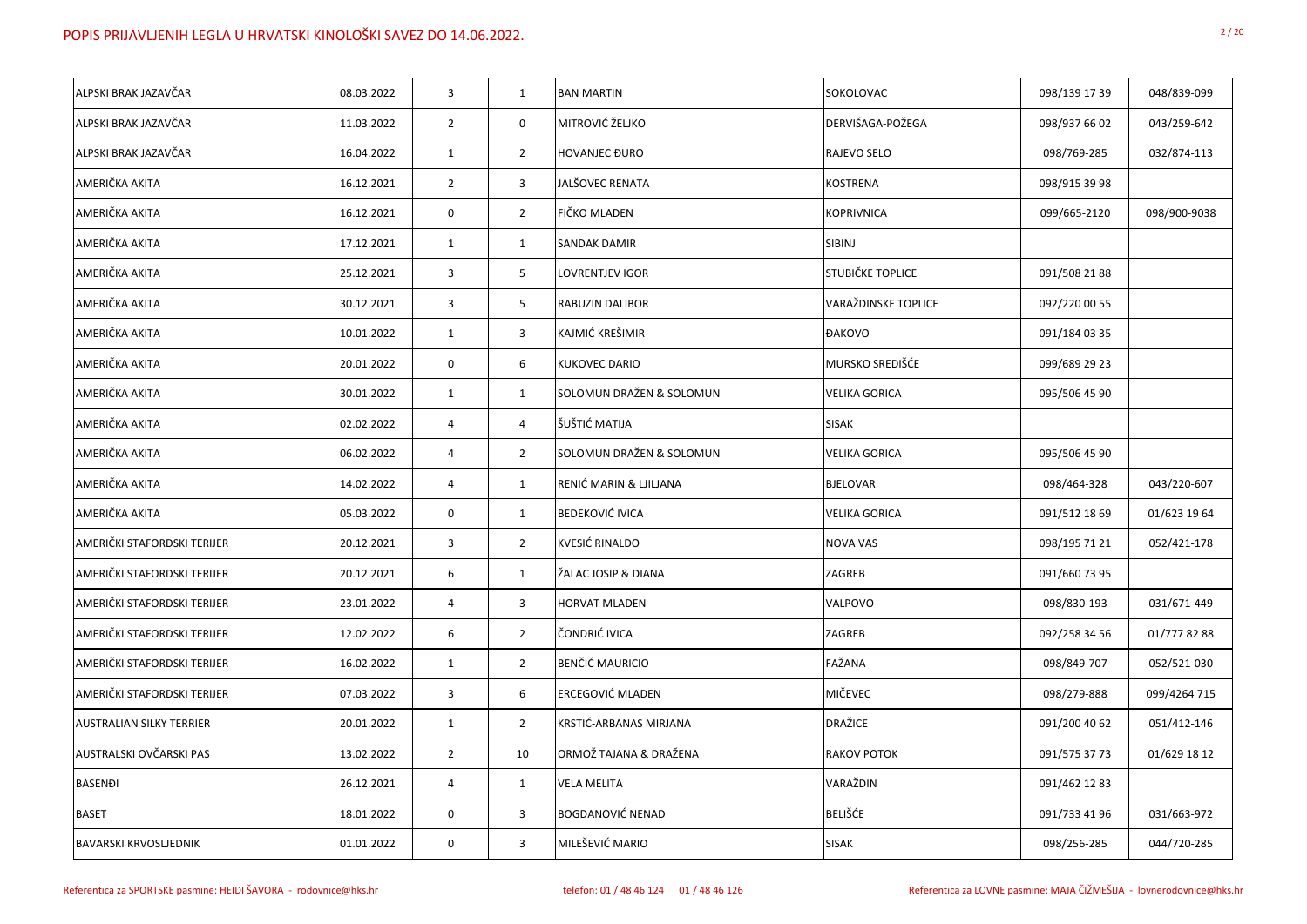| <b>BAVARSKI KRVOSLJEDNIK</b> | 18.01.2022 | $\overline{2}$ | $\overline{2}$ | <b>FILIP IVAN</b>          | <b>LUDBREG</b>           | 098/184 15 16 | 042/810-783   |
|------------------------------|------------|----------------|----------------|----------------------------|--------------------------|---------------|---------------|
| <b>BAVARSKI KRVOSLJEDNIK</b> | 13.02.2022 | $\mathbf{1}$   | $\overline{2}$ | <b>VRTARIĆ STIPO</b>       | ANTUNOVAC                | 091/508 05 53 | 031/278-028   |
| <b>BAVARSKI KRVOSLJEDNIK</b> | 15.03.2022 | 4              | $\mathbf{1}$   | DERKAČ MATO                | SIBINJ                   | 098/620-999   | 035/425-407   |
| <b>BAVARSKI KRVOSLJEDNIK</b> | 16.03.2022 | $\overline{2}$ | $\mathbf{1}$   | <b>MAREC MARIJAN</b>       | <b>VELIKO TRGOVIŠĆE</b>  | 098/332-391   | 049/236-842   |
| BELGIJSKI OVČAR "MALINOIS"   | 13.01.2022 | $\overline{2}$ | $\overline{3}$ | <b>GRGIĆ ROBERT</b>        | <b>KUTINA</b>            | 098/262-014   | 044/653-320   |
| BELGIJSKI OVČAR "MALINOIS"   | 14.02.2022 | $\overline{2}$ | $\overline{2}$ | <b>NOVOSEL VELIMIR</b>     | POZNANOVEC               | 099/576 50 96 |               |
| BELGIJSKI OVČAR "MALINOIS"   | 01.03.2022 | $\mathbf{1}$   | $\overline{2}$ | <b>SUBOTIĆ ALEN</b>        | <b>SPLIT</b>             | 098/971 38 65 | 098/971 38 65 |
| BELGIJSKI OVČAR "MALINOIS"   | 03.03.2022 | $\overline{7}$ | $\overline{4}$ | <b>GRGIĆ ROBERT</b>        | <b>KUTINA</b>            | 098/262-014   | 044/653-320   |
| BELGIJSKI OVČAR "MALINOIS"   | 17.11.2022 | 5              | $\overline{4}$ | <b>KRAJINOVIĆ ANTONIJA</b> | <b>POPOVEC</b>           | 099/873-2749  |               |
| <b>BERNSKI PLANINSKI PAS</b> | 29.12.2021 | 4              | $\mathbf 0$    | <b>SOKOL TOMISLAV</b>      | <b>NAŠICE</b>            | 095/411 28 82 |               |
| <b>BIGL</b>                  | 18.01.2022 | 5              | $\overline{3}$ | <b>FILIPEC ZDRAVKO</b>     | BEDEKOVČINA              | 092/213 04 60 |               |
| <b>BIGL</b>                  | 01.02.2022 | $\mathbf{1}$   | 5              | <b>SELEŠ ROBERT</b>        | <b>VIRJE</b>             | 098/386-909   | 048/897-805   |
| <b>BIGL</b>                  | 04.02.2022 | 5              | 5              | <b>SELEŠ ROBERT</b>        | <b>VIRJE</b>             | 098/386-909   | 048/897-805   |
| <b>BIGL</b>                  | 26.02.2022 | $\mathbf{1}$   | $\overline{2}$ | HREN STJEPAN i MARINA      | <b>GRABERJE IVANIČKO</b> | 098/877-255   | 01/282 01 33  |
| <b>BORDOŠKA DOGA</b>         | 14.01.2022 | $\mathbf{1}$   | $\mathbf 0$    | ČIČIĆ MARINA               | <b>SISAK</b>             | 099/522 22 24 | 044/741-736   |
| <b>BOSTON TERIJER</b>        | 20.12.2021 | $\mathbf{1}$   | $\mathbf{1}$   | FLUKA ŽELJKA               | KAŠINA                   | 092/378-9933  | 091/218-1610  |
| <b>BOSTON TERIJER</b>        | 21.12.2021 | 3              | $\overline{2}$ | MIOČ IGOR                  | <b>SOLIN</b>             | 098/887-392   | 021/318-086   |
| <b>BOSTON TERIJER</b>        | 03.01.2022 | $\sqrt{5}$     | $\overline{2}$ | RADIČEVIĆ MIRA             | <b>BJELOVAR</b>          | 099/730 65 74 |               |
| <b>BOSTON TERIJER</b>        | 06.01.2022 | $\mathbf 0$    | $\overline{2}$ | VALIĆ ALEKSANDRA           | KARLOVAC                 | 091/957 45 58 |               |
| <b>BOSTON TERIJER</b>        | 14.01.2022 | $\mathbf 0$    | 5              | MARUNČIĆ MILAN             | <b>ZAGREB</b>            | 095/857 36 00 |               |
| <b>BOSTON TERIJER</b>        | 21.01.2022 | $\mathbf{1}$   | $\mathbf 0$    | MARUNČIĆ MILAN             | <b>ZAGREB</b>            | 095/857 36 00 |               |
| <b>BOSTON TERIJER</b>        | 30.01.2022 | $\overline{2}$ | $\overline{3}$ | <b>IVANDIJA TOMISLAV</b>   | <b>VIRJE</b>             | 098/92033 56  |               |
| <b>BOSTON TERIJER</b>        | 16.02.2022 | $\overline{2}$ | $\overline{2}$ | RAJKOVIĆ IGOR              | <b>SLAVONSKI BROD</b>    | 098/181 82 71 | 035/273-185   |
| <b>BOSTON TERIJER</b>        | 26.02.2022 | $\mathbf{1}$   | 5              | ANDRIĆ ZRINKA              | ZAGREB                   | 099/448 07 16 |               |
| <b>BOSTON TERIJER</b>        | 02.03.2022 | $\overline{a}$ | $\mathbf{1}$   | <b>REZO IRIS</b>           | <b>SPLIT</b>             | 098/177 00 10 |               |
| <b>BOSTON TERIJER</b>        | 02.03.2022 | $\mathbf{3}$   | 4              | <b>TARAS IVAN</b>          | <b>BJELOVAR</b>          | 091/577 61 07 |               |
|                              |            |                |                |                            |                          |               |               |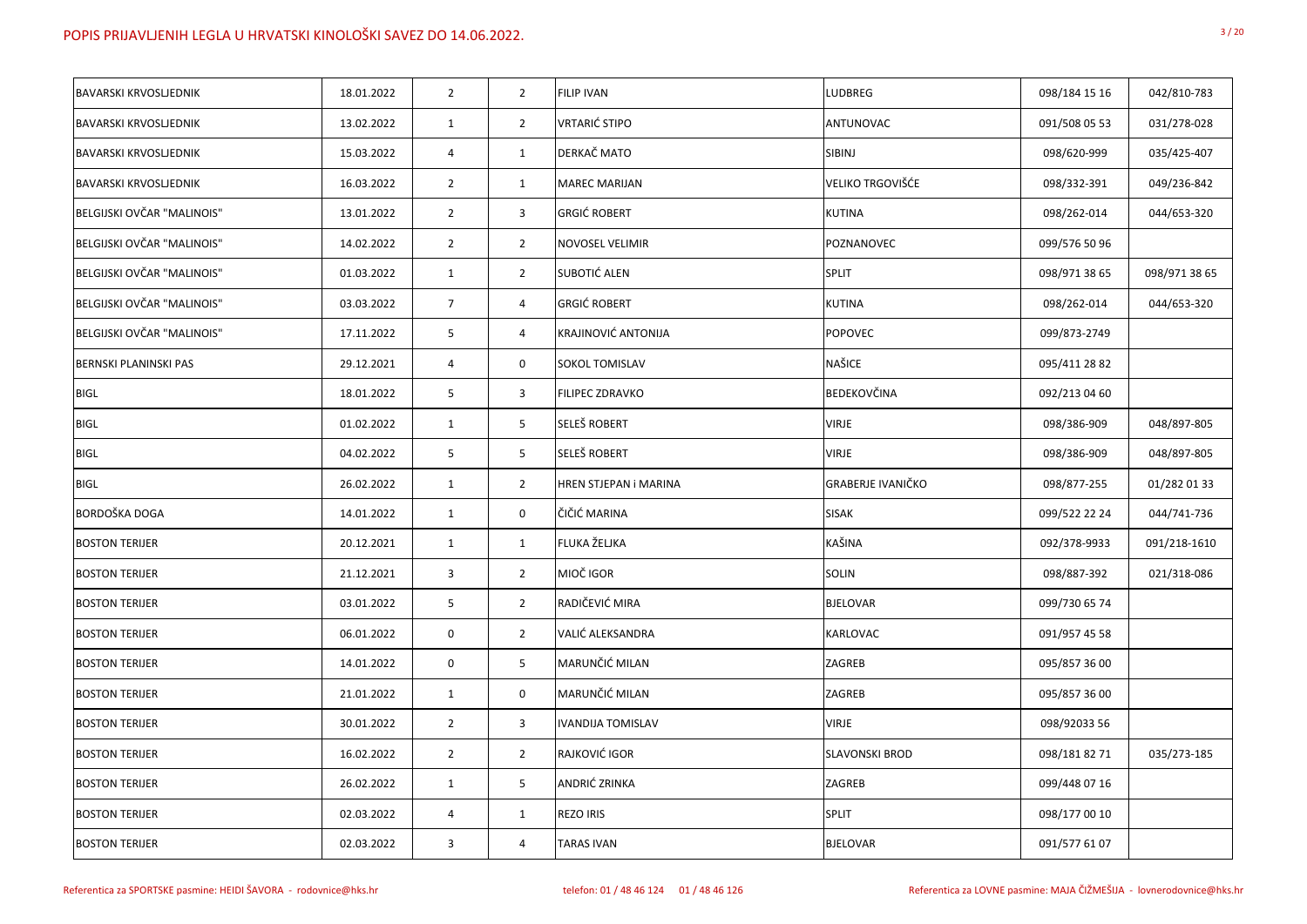| <b>BOSTON TERIJER</b>          | 04.03.2022 | 0              | $\overline{2}$ | ŠOKČEVIĆ STJEPAN              | ŽUPANJA                | 099/722 39 92 | 032/830-003  |
|--------------------------------|------------|----------------|----------------|-------------------------------|------------------------|---------------|--------------|
| <b>BOSTON TERIJER</b>          | 06.03.2022 | $\overline{2}$ | $\mathbf{3}$   | <b>DROPULIĆ DAVOR</b>         | <b>LABIN</b>           | 091/541 60 42 | 052/857-703  |
| <b>BOSTON TERIJER</b>          | 23.03.2022 | $\overline{2}$ | $\mathbf 0$    | EBERL DRAŽEN & MARIJANA       | <b>SISAK</b>           | 091/543 29 55 | 044/520-192  |
| <b>BULTERIJER</b>              | 15.01.2022 | $\overline{2}$ | $\mathbf{3}$   | MIRKOVIĆ SLAVOLJUB            | <b>BRDAŠIN</b>         | 095/919 79 47 |              |
| <b>BULTERIJER</b>              | 27.02.2022 | $\overline{2}$ | $\overline{3}$ | PRLOK ROMAN                   | <b>ZAGREB</b>          | 098/582-780   |              |
| <b>CANE CORSO</b>              | 16.01.2022 | 4              | $\mathbf 0$    | PULJAK SINIŠA                 | KAŠTEL GOMILICA        | 091/449 99 49 |              |
| <b>CANE CORSO</b>              | 22.01.2022 | 4              | $\overline{3}$ | PULJAK SINIŠA                 | KAŠTEL GOMILICA        | 091/449 99 49 |              |
| <b>CANE CORSO</b>              | 24.01.2022 | 5              | $\mathbf{3}$   | <b>DOKTOR SVJETLANA</b>       | <b>ZAGREB</b>          | 095/598 95 14 | 01/234 17 10 |
| <b>CANE CORSO</b>              | 26.02.2022 | $\overline{2}$ | 9              | JARČEVIĆ KLAUDIJA             | <b>SISAK</b>           | 091/334 33 16 |              |
| CAVALIER KING CHARLES ŠPANIJEL | 17.12.2021 | $\overline{2}$ | $\overline{2}$ | ŠEĆKANOVIĆ ZDENKA             | <b>ZAGREB</b>          | 099/441 60 00 | 01/483 36 37 |
| CAVALIER KING CHARLES ŠPANIJEL | 18.12.2021 | $\mathbf{1}$   | $\overline{4}$ | <b>VUKNIĆ ŽELJKO</b>          | <b>SPLIT</b>           | 095/557 49 75 | 021/485-409  |
| CAVALIER KING CHARLES ŠPANIJEL | 06.01.2022 | $\pmb{0}$      | $\mathbf{1}$   | <b>VUKNIĆ ŽELJKO</b>          | <b>SPLIT</b>           | 095/557 49 75 | 021/485-409  |
| CAVALIER KING CHARLES ŠPANIJEL | 06.01.2022 | 3              | $\mathbf{1}$   | ABRAMOVIĆ MATEJ               | <b>MEDULIN</b>         | 095/515 21 50 |              |
| CAVALIER KING CHARLES ŠPANIJEL | 21.01.2022 | 4              | $\overline{2}$ | ŠEĆKANOVIĆ ZDENKA             | <b>ZAGREB</b>          | 099/441 60 00 | 01/483 36 37 |
| CAVALIER KING CHARLES ŠPANIJEL | 03.02.2022 | $\overline{2}$ | $\overline{2}$ | KATIĆ DUBRAVKA & BIHLER DARKO | <b>ZAGREB</b>          | 098/478-485   | 01/233 51 49 |
| CAVALIER KING CHARLES ŠPANIJEL | 07.02.2022 | $\overline{2}$ | $\mathbf{1}$   | LOVREKOVIĆ NATALIJA           | VARAŽDIN               | 095/908 02 23 | 042/305-165  |
| CAVALIER KING CHARLES ŠPANIJEL | 09.02.2022 | 0              | 1              | GROZDANIĆ SUZANA              | <b>ZADAR</b>           | 092/307 31 21 | 023/325-295  |
| CAVALIER KING CHARLES ŠPANIJEL | 11.02.2022 | 3              | $\mathbf{1}$   | PANIJAN VIKTORIJA             | <b>TRŠĆE</b>           | 091/982 34 38 | 051/824-031  |
| CAVALIER KING CHARLES ŠPANIJEL | 03.03.2022 | $\mathbf{1}$   | $\mathbf{1}$   | ŠEĆKANOVIĆ ZDENKA             | <b>ZAGREB</b>          | 099/441 60 00 | 01/483 36 37 |
| CAVALIER KING CHARLES ŠPANIJEL | 20.03.2022 | $\mathbf{1}$   | $\mathbf{1}$   | ŠEĆKANOVIĆ ZDENKA             | <b>ZAGREB</b>          | 099/441 60 00 | 01/483 36 37 |
| CRNOGORSKI PLANINSKI GONIČ     | 22.03.2022 | 4              | $\mathbf 0$    | ŠPOLJARIĆ DANIJEL             | <b>GOSPIĆ</b>          | 098/493-448   |              |
| ČEŠKOSLOVAČKI VUČJAK           | 16.03.2022 | 3              | $\overline{4}$ | <b>GRIGIĆ JOSIP</b>           | <b>BRODSKI STUPNIK</b> | 099/412 10 37 | 035/427-351  |
| ČIVAVA                         | 20.12.2021 | $\overline{2}$ | $\mathbf{3}$   | <b>JANC RENATA</b>            | <b>OSIJEK</b>          | 098/310-746   |              |
| <b>DOBERMAN</b>                | 11.02.2022 | $\mathbf{1}$   | $\mathbf 0$    | ELEŠ IVO                      | <b>BILJE</b>           | 091/883 11 73 | 031/750-480  |
| DOGO ARGENTINO                 | 19.12.2021 | 5              | 6              | LONGO JERKO                   | PRIMORSKI DOLAC        | 095/396 22 36 |              |
| DOGO ARGENTINO                 | 30.01.2022 | 5              | $\mathbf{1}$   | ŠMIT ČVRLJEVIĆ JOSIPA         | ZADAR                  | 098/809-574   |              |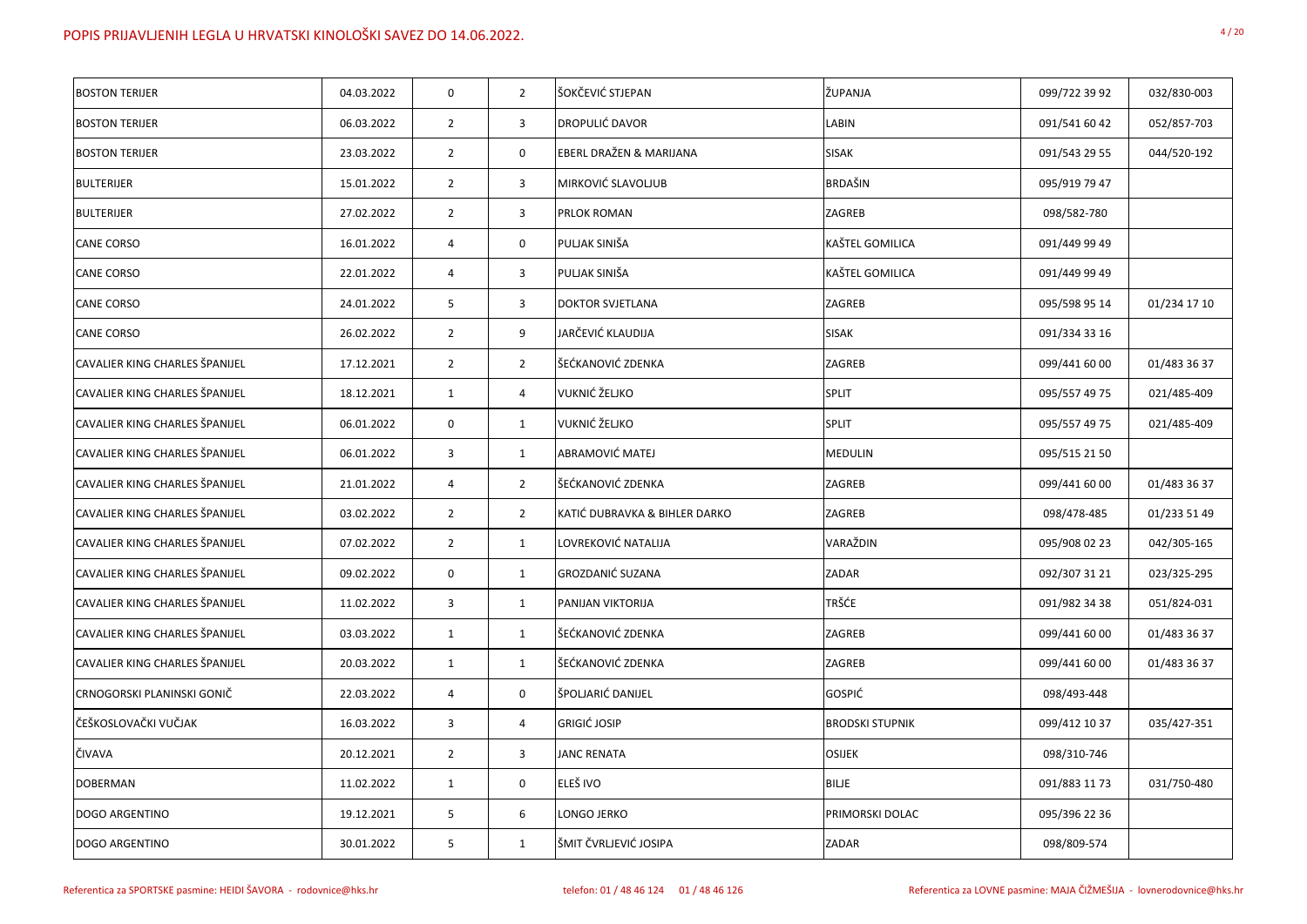| <b>DOGO ARGENTINO</b>          | 25.02.2022 | 3              | $\mathbf 0$     | <b>REFIKI HAMDI-LUAN</b> | <b>POREČ</b>             | 091/982-8675  |             |
|--------------------------------|------------|----------------|-----------------|--------------------------|--------------------------|---------------|-------------|
| <b>ENGLESKI BULDOG</b>         | 21.01.2022 | $\mathbf{3}$   | $\mathbf{1}$    | <b>KALEM IGOR</b>        | <b>NAŠICE</b>            | 095/364 47 44 |             |
| <b>ENGLESKI BULDOG</b>         | 21.03.2022 | $\overline{2}$ | $\mathbf{1}$    | <b>HRENOVIĆ NENAD</b>    | <b>SVETI IVAN ZELINA</b> | 091/331 88 38 |             |
| <b>ENGLESKI BULDOG</b>         | 22.03.2022 | $\overline{2}$ | $\mathbf{3}$    | <b>NOVAK DANIJEL</b>     | <b>PRELOG</b>            | 098/426-055   |             |
| <b>ENGLESKI BULDOG</b>         | 01.04.2022 | $\overline{2}$ | $\mathbf 0$     | <b>NOVAK DANIJEL</b>     | PRELOG                   | 098/426-055   |             |
| <b>ENGLESKI KOKER ŠPANIJEL</b> | 03.04.2022 | $\mathbf 0$    | $\mathbf{1}$    | <b>TREMSKI MARINA</b>    | LIPOVLJANI               | 098/715-480   | 044/669-050 |
| <b>ENGLESKI SETER</b>          | 21.12.2021 | $\mathbf{3}$   | $\overline{3}$  | MILJAK NEDILJKO          | <b>BLATO NA CETINI</b>   | 091/273 42 15 | 021/734-215 |
| <b>ENGLESKI SETER</b>          | 02.01.2022 | 5              | $\mathbf{1}$    | <b>BLAREŽINA MARKO</b>   | <b>BARBAN</b>            | 091/576 28 60 |             |
| <b>ENGLESKI SETER</b>          | 03.01.2022 | $\overline{3}$ | $\mathbf{1}$    | <b>LILEK ZLATKO</b>      | LUDBREG                  | 098/535-771   | 042/815-003 |
| <b>ENGLESKI SETER</b>          | 04.01.2022 | $\overline{2}$ | $\mathbf{1}$    | MILETIĆ BRANKO           | <b>DUGA RESA</b>         | 091/101-2020  | 047/841-153 |
| <b>ENGLESKI SETER</b>          | 15.02.2022 | $\overline{2}$ | $\overline{2}$  | <b>GOSPIĆ BORIS</b>      | <b>PRKOS</b>             | 099/707 01 53 |             |
| <b>ENGLESKI SETER</b>          | 16.02.2022 | $\mathbf{3}$   | $\overline{4}$  | LIBRENJAK LUKA           | SINJ                     |               |             |
| <b>ENGLESKI SETER</b>          | 20.02.2022 | 3              | $\mathbf{1}$    | PERUŠKO DAVOR            | <b>MEDULIN</b>           | 098/255-635   | 052/210-163 |
| <b>ENGLESKI SETER</b>          | 01.03.2022 | $\mathbf{1}$   | $\overline{4}$  | <b>JURKOVIĆ ILIJA</b>    | <b>MLINI</b>             | 098/873-667   | 020/485-909 |
| <b>ENGLESKI SETER</b>          | 05.03.2022 | $\mathbf{3}$   | 5               | ŠOŠTAR KARLO             | <b>TUHELJ</b>            | 099/640-9707  |             |
| <b>ENGLESKI SETER</b>          | 10.03.2022 | $\overline{2}$ | 4               | <b>BLAJIĆ TOMISLAV</b>   | <b>DICMO</b>             | 099/691-5942  |             |
| <b>ENGLESKI SETER</b>          | 15.03.2022 | $\mathbf{1}$   | $\overline{2}$  | <b>JURKOVIĆ ILIJA</b>    | <b>MLINI</b>             | 098/873-667   | 020/485-909 |
| <b>ENGLESKI SETER</b>          | 25.03.2022 | 5              | 5 <sup>5</sup>  | <b>JURKOVIĆ ILIJA</b>    | <b>MLINI</b>             | 098/873-667   | 020/485-909 |
| <b>ENGLESKI SETER</b>          | 03.04.2022 | $\mathbf 0$    | $\mathbf{1}$    | MATIJAŠEVIĆ VJEKOSLAV    | <b>VRGORAC</b>           |               |             |
| <b>ENGLESKI SETER</b>          | 25.04.2022 | $\overline{2}$ | 5               | <b>LJALJIĆ FILIP</b>     | <b>DRNIŠ</b>             | 099/2121-392  |             |
| ENGLESKI ŠPRINGER ŠPANIJEL     | 25.02.2022 | $\mathbf{3}$   | $\mathbf{3}$    | <b>BALENT KREŠIMIR</b>   | <b>DURDEVAC</b>          | 098/449-335   | 048/896-207 |
| ENGLESKI ŠPRINGER ŠPANIJEL     | 25.02.2022 | $\overline{2}$ | 5               | <b>PEHER JADRANKO</b>    | <b>VELIKA GORICA</b>     | 091/4691-822  |             |
| <b>EPANJEL BRETON</b>          | 25.12.2021 | $\mathbf{1}$   | $5\overline{)}$ | <b>KNEZ MILAN</b>        | DRNIŠ                    | 091/596-0781  |             |
| <b>EPANJEL BRETON</b>          | 01.01.2022 | 5              | $5\overline{)}$ | RAKOCIJA NIKOLA          | <b>CERNA</b>             | 098/876-111   | 032/843-651 |
| <b>EPANJEL BRETON</b>          | 18.01.2022 | $\mathbf{1}$   | $\overline{4}$  | ŠERIĆ IVO                | <b>SPLIT</b>             | 098/464-267   | 021/399-330 |
| <b>EPANJEL BRETON</b>          | 05.02.2022 | 4              | $\mathbf{1}$    | <b>CAVO RINO</b>         | SAVUDRIJA                | 091/512 66 37 |             |
|                                |            |                |                 |                          |                          |               |             |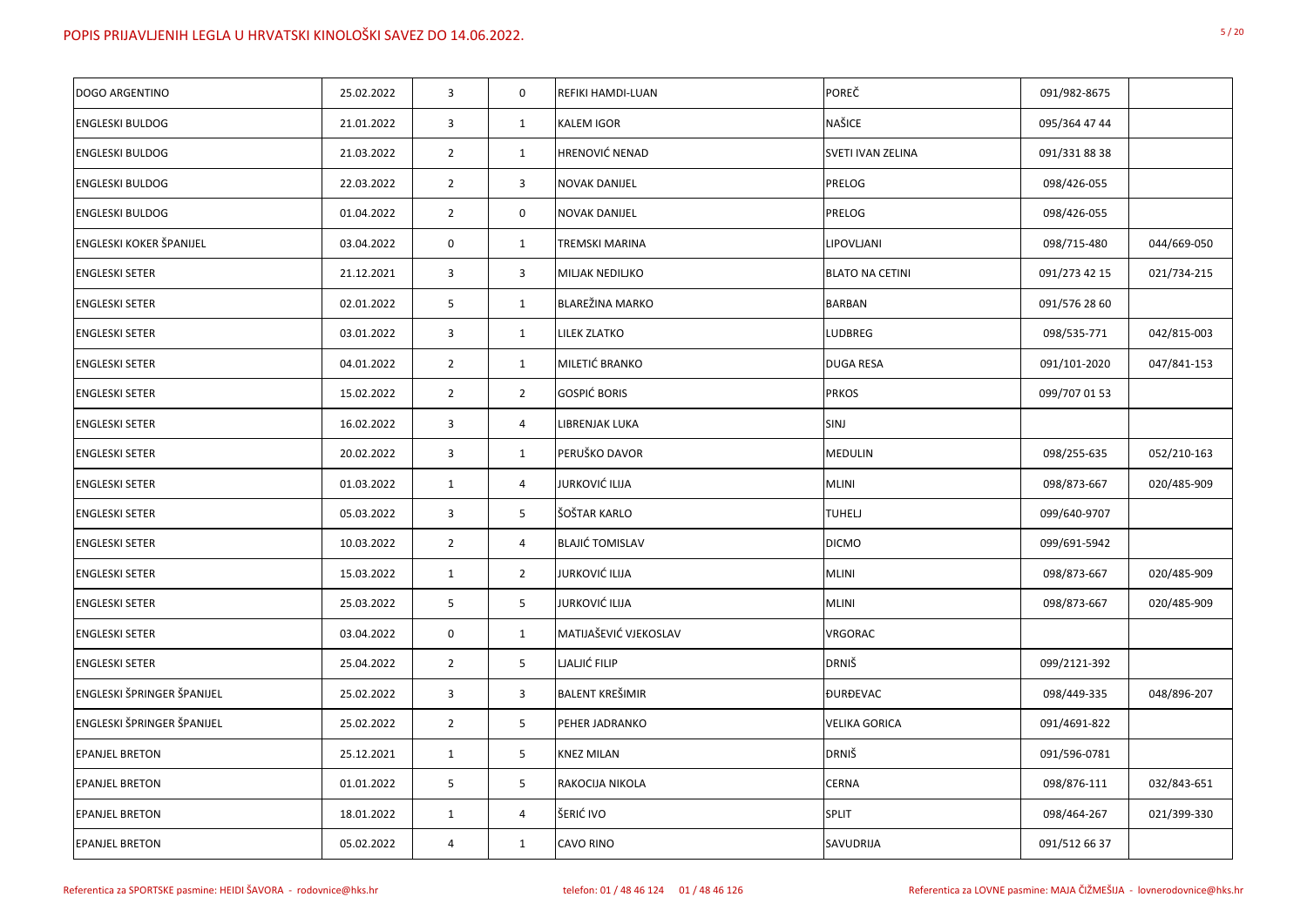| <b>EPANJEL BRETON</b>           | 05.02.2022 | $\overline{4}$ | $\overline{2}$ | <b>KNEZ MILAN</b>             | <b>DRNIŠ</b>           | 091/596-0781   |              |
|---------------------------------|------------|----------------|----------------|-------------------------------|------------------------|----------------|--------------|
| <b>EPANJEL BRETON</b>           | 24.02.2022 | 5 <sub>5</sub> | $\mathbf{1}$   | VLAŠIĆ MARIO                  | <b>STRMEC</b>          | 098/165 14 23  | 01/338 50 84 |
| <b>EPANJEL BRETON</b>           | 02.03.2022 | $\mathbf{3}$   | $\mathbf{3}$   | JUBIČIĆ NEVEN                 | <b>NIN</b>             | 098/522-174    | 023/265-118  |
| <b>EPANJEL BRETON</b>           | 10.03.2022 | $\overline{2}$ | 5              | <b>MATAGA MIHOVIL</b>         | <b>OPUZEN</b>          | 098/988-9995   |              |
| <b>EPANJEL BRETON</b>           | 11.03.2022 | $\overline{2}$ | 3              | ŽIVKOVIĆ ROKO                 | <b>DRNIŠ</b>           |                |              |
| <b>EPANJEL BRETON</b>           | 22.03.2022 | $\overline{2}$ | $\overline{4}$ | <b>GLAVIĆ ZDRAVKO</b>         | ŠKABRNJA               |                |              |
| <b>FOKSTERIJER KRATKE DLAKE</b> | 18.12.2021 | $\overline{2}$ | $2^{\circ}$    | MARKOVIĆ TOMISLAV             | SINJ                   | 098/190 65 07  |              |
| <b>FRANCUSKI BULDOG</b>         | 15.12.2021 | $\overline{3}$ | 0              | <b>GALEŠIĆ DAVOR</b>          | <b>ZADAR</b>           | 098/550-000    |              |
| <b>FRANCUSKI BULDOG</b>         | 05.01.2022 | 5              | $\mathbf{1}$   | <b>BRNIĆ IVAN</b>             | NOVA RAČA              | 099/266-74 71  |              |
| <b>FRANCUSKI BULDOG</b>         | 11.01.2022 | $\mathbf 0$    | $\mathbf{1}$   | IVANČIĆ CARLA                 | <b>PULA</b>            | 095/3522-366   |              |
| <b>FRANCUSKI BULDOG</b>         | 19.01.2022 | $\mathbf{1}$   | $\overline{2}$ | <b>KOREN SANDRA</b>           | <b>ZAGREB</b>          | 097/718 34 12  |              |
| <b>FRANCUSKI BULDOG</b>         | 07.02.2022 | $\mathbf{1}$   | $2^{\circ}$    | PARAVIĆ IVICA                 | <b>RIJEKA</b>          | 095/903 51 14  | 051/266-348  |
| <b>FRANCUSKI BULDOG</b>         | 20.02.2022 | $\overline{2}$ | $2^{\circ}$    | MLINARIĆ RADA                 | <b>BJELOVAR</b>        | 099/509 40 62  | 098/635-136  |
| <b>FRANCUSKI BULDOG</b>         | 03.03.2022 | $\overline{2}$ | 3              | SINJERI MLADEN                | DONJA LOMNICA          | 099/507 64 20  | 01/623 49 71 |
| <b>FRANCUSKI BULDOG</b>         | 25.03.2022 | $\mathbf{1}$   | 0              | <b>FALLER SILVANA</b>         | <b>LUG</b>             | 091/212 44 04  | 031/754-172  |
| <b>FRANCUSKI BULDOG</b>         | 30.03.2022 | $\mathbf{3}$   | 0              | KOTROMANOVIĆ DANIEL&ANDRIJANA | NAŠICE                 | 091/560 50 21  |              |
| <b>FRANCUSKI BULDOG</b>         | 31.03.2022 | $\mathbf{1}$   | 5              | <b>FALLER SILVANA</b>         | LUG                    | 091/212 44 04  | 031/754-172  |
| GONIČ RAKUNA CRN S PALEŽOM      | 10.01.2022 | $\mathbf{3}$   | $\mathbf{3}$   | LULIĆ GALOVIĆ MANUELA         | DONJA PUŠĆA            | 091/640 06 67  | 01/335 67 92 |
| <b>GRANIČARSKI KOLI</b>         | 22.12.2021 | $\mathbf{3}$   | $2^{\circ}$    | STAROVEŠKI SENKA              | KARLOVAC               | 097/709 75 32  | 047/654-391  |
| <b>GRANIČARSKI KOLI</b>         | 12.01.2022 | $\mathbf{3}$   | $\mathbf{1}$   | MALTARIĆ MARIJAN & STEFANI    | <b>VELIKO TROJSTVO</b> | 098/176 41 28  |              |
| <b>GRANIČARSKI KOLI</b>         | 08.02.2022 | $\overline{2}$ | $\overline{4}$ | <b>BARIĆ CERGOLJ SNEŽANA</b>  | LOVRAN                 | 091/568 05 65  | 051/291 667  |
| <b>GRANIČARSKI KOLI</b>         | 08.03.2022 | $\mathbf{3}$   | $\overline{2}$ | <b>ANDEL IVANA</b>            | PREKVRŠJE              | 098/590 41 331 |              |
| <b>GRANIČARSKI KOLI</b>         | 12.03.2022 | $\overline{2}$ | $2^{\circ}$    | <b>GREGL NINA</b>             | <b>JASTREBARSKO</b>    | 098/314-317    |              |
| <b>GRANIČARSKI KOLI</b>         | 15.03.2022 | $\mathbf{3}$   | 4              | BARIĆ CERGOLJ SNEŽANA         | LOVRAN                 | 091/568 05 65  | 051/291 667  |
| <b>GRANIČARSKI TERIJER</b>      | 13.01.2022 | $\mathbf{3}$   | $2^{\circ}$    | MLADENIĆ GAŠPARAC SANDRA      | <b>DRAŽICE</b>         | 099/428 76 60  | 051/230-169  |
| <b>HANOVERSKI KRVOSLJEDNIK</b>  | 09.04.2022 | $\mathbf 0$    | 5              | <b>FILIP IVAN</b>             | <b>LUDBREG</b>         | 098/184 15 16  | 042/810-783  |
|                                 |            |                |                |                               |                        |                |              |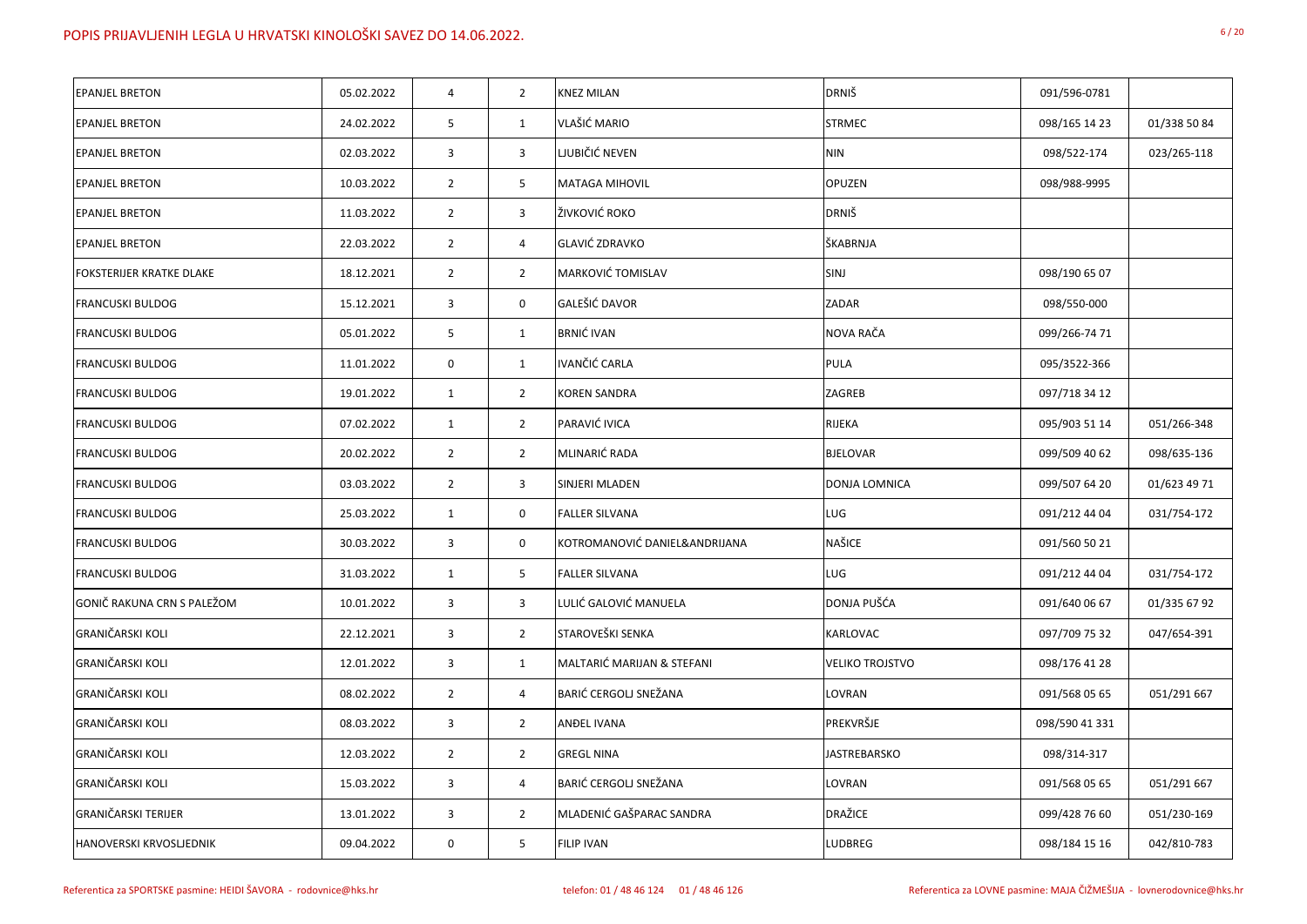| <b>HAVANEZER</b>           | 03.01.2022 | 3              | $\mathbf 0$    | <b>VIDAKOVIĆ DALIBOR</b> | <b>NOVSKA</b>              | 091/417 53 54 | 091/600 82 01 |
|----------------------------|------------|----------------|----------------|--------------------------|----------------------------|---------------|---------------|
| <b>HAVANEZER</b>           | 03.03.2022 | 4              | $\mathbf 0$    | <b>ANDELFINGER ANTUN</b> | <b>ORAHOVICA</b>           | 095/814 74 38 | 033/673-174   |
| <b>HOVAVART</b>            | 02.03.2022 | 6              | 5              | <b>KINDER INES</b>       | <b>SESVETE</b>             | 098/696-537   |               |
| HRVATSKI OVČAR             | 28.01.2022 | $\overline{2}$ | $\mathbf{3}$   | FRKETIĆ MARIO            | B.NETRETIČKO               | 091/580 98 00 | 047/874-135   |
| HRVATSKI OVČAR             | 11.02.2022 | 3              | $\mathbf{3}$   | <b>KLEMEN NIKOLA</b>     | <b>ĐAKOVO</b>              | 091/893 03 20 | 031/818-106   |
| HRVATSKI OVČAR             | 18.02.2022 | 3              | $\overline{2}$ | RAJKOVIĆ IGOR            | <b>SLAVONSKI BROD</b>      | 098/181 82 71 | 035/273-185   |
| <b>HRVATSKI OVČAR</b>      | 24.02.2022 | $\mathbf{1}$   | $\mathbf{3}$   | PAVIĆ MARKO              | <b>GORJANI</b>             | 099/222 74 49 | 031/853-229   |
| HRVATSKI OVČAR             | 01.03.2022 | 3              | 6              | ŽERAVICA ANTE            | <b>ĐAKOVO</b>              | 092/165 00 79 | 031/495-987   |
| <b>HRVATSKI OVČAR</b>      | 15.03.2022 | 4              | $\mathbf{1}$   | ŽERAVICA ANTE            | <b>ĐAKOVO</b>              | 092/165 00 79 | 031/495-987   |
| HRVATSKI OVČAR             | 17.03.2022 | 5              | $\mathbf{1}$   | ZETOVIĆ DAMIR            | <b>VUKOVAR</b>             |               |               |
| <b>HRVATSKI OVČAR</b>      | 19.03.2022 | $\overline{2}$ | $\mathbf 0$    | ŽERAVICA ANTE            | <b>ĐAKOVO</b>              | 092/165 00 79 | 031/495-987   |
| ISTARSKI KRATKODLAKI GONIČ | 25.12.2021 | $\overline{2}$ | $\mathbf{3}$   | MARIĆ STJEPAN            | LUŽANI                     | 099/222-9996  |               |
| ISTARSKI KRATKODLAKI GONIČ | 31.12.2021 | 4              | $\overline{2}$ | <b>PULJAK MIRO</b>       | <b>OZALJ</b>               | 095/901 49 75 |               |
| ISTARSKI KRATKODLAKI GONIČ | 20.02.2022 | $\mathbf{1}$   | $\mathbf{3}$   | KNEZOVIĆ KOSIĆ IVAN      | <b>KRIVODOL</b>            | 097/686-8875  |               |
| ISTARSKI KRATKODLAKI GONIČ | 22.02.2022 | 3              | $\overline{2}$ | <b>BILANDŽIĆ JURE</b>    | <b>DICMO</b>               | 091/554-9165  |               |
| ISTARSKI KRATKODLAKI GONIČ | 03.03.2022 | 3              | 6              | TOMULIĆ TOMISLAV         | RAB                        | 098/551-053   |               |
| ISTARSKI KRATKODLAKI GONIČ | 05.03.2022 | $\overline{2}$ | 3              | OPLANIĆ IVAN             | VIŠNJAN                    | 091/574 63 27 |               |
| ISTARSKI KRATKODLAKI GONIČ | 08.03.2022 | 5              | $\mathbf 0$    | <b>BUVA IVO</b>          | ŠIBENIK                    | 098/914 25 02 |               |
| ISTARSKI KRATKODLAKI GONIČ | 15.03.2022 | 5              | $\overline{2}$ | UDOVIČIĆ ANTE            | <b>SPLIT</b>               | 098/726-312   | 021/530-042   |
| ISTARSKI KRATKODLAKI GONIČ | 20.03.2022 | $\mathbf{1}$   | $\overline{4}$ | MIŠEVIĆ MARKO            | <b>KAMEN MOST</b>          |               |               |
| ISTARSKI KRATKODLAKI GONIČ | 22.03.2022 | $\overline{2}$ | $\mathbf{3}$   | <b>DUNDIĆ MARIO</b>      | <b>SPLIT</b>               | 099/4222-770  |               |
| ISTARSKI KRATKODLAKI GONIČ | 22.03.2022 | $\mathbf 0$    | $\overline{4}$ | <b>KNEZ IVAN</b>         | <b>DRNIŠ</b>               | 095/574-4909  |               |
| ISTARSKI KRATKODLAKI GONIČ | 26.03.2022 | $\overline{2}$ | $\overline{4}$ | MATULOVIĆ DINKO          | ŽRNOVO                     | 098/971 40 51 | 020/721-086   |
| ISTARSKI KRATKODLAKI GONIČ | 09.04.2022 | $\mathbf{1}$   | $\overline{7}$ | <b>BRENTIN ROBERT</b>    | <b>JURDANI</b>             | 091/727 58 87 | 051/279-253   |
| ISTARSKI KRATKODLAKI GONIČ | 09.04.2022 | $\overline{2}$ | $\mathbf{3}$   | ŠTOKOVAC ROBERTO         | <b>BUJE</b>                | 091/254 70 82 |               |
| ISTARSKI KRATKODLAKI GONIČ | 29.04.2022 | $\overline{2}$ | $\overline{2}$ | CAGARIĆ ŽELJKO           | <b>HRVATSKA KOSTAJNICA</b> | 097/777-8234  |               |
|                            |            |                |                |                          |                            |               |               |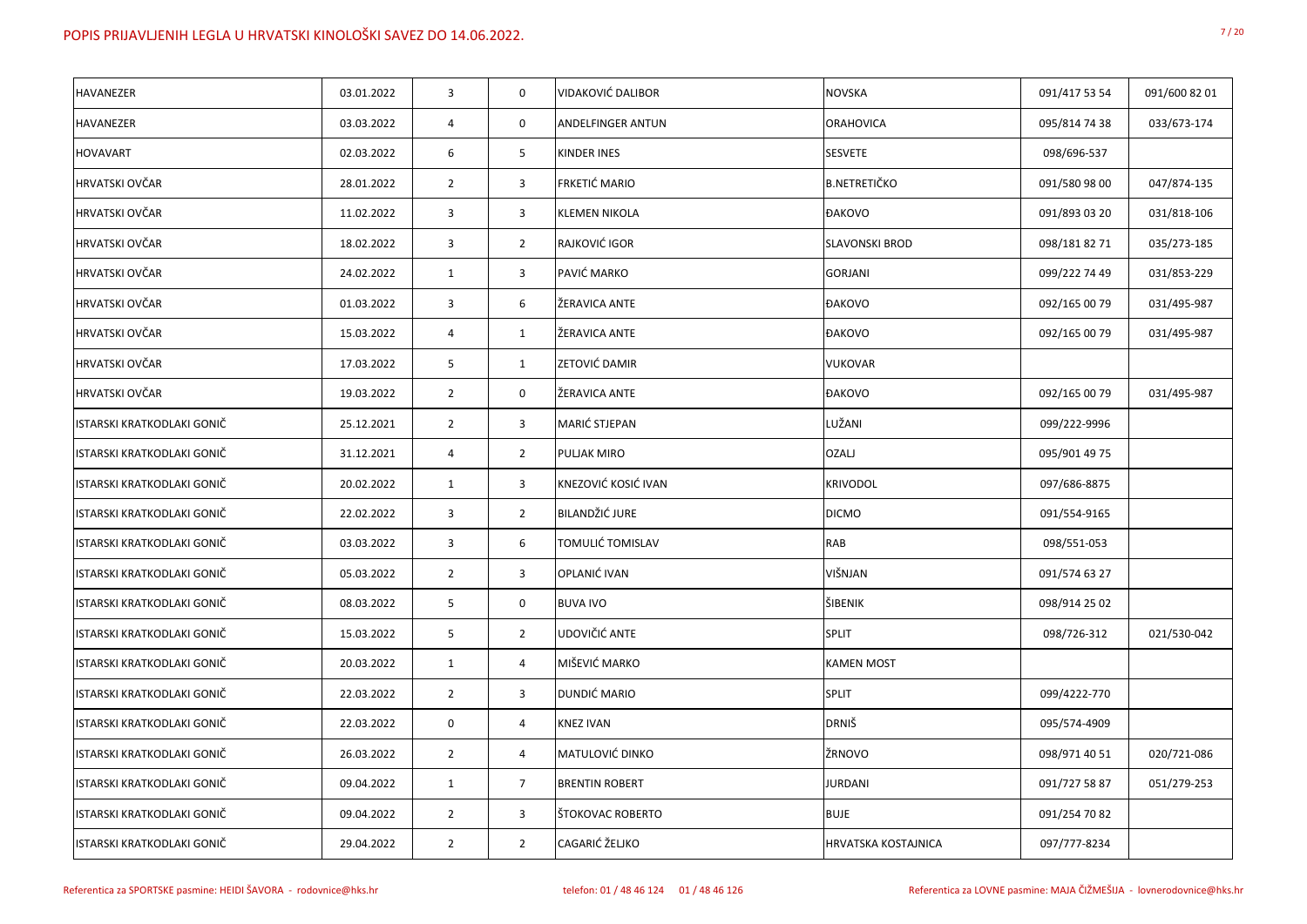| ISTARSKI OŠTRODLAKI GONIČ      | 03.01.2022 | $\overline{2}$ | 4               | TOMINAC ZVONKO                 | <b>VELIKI GRĐEVAC</b> | 099/434-5188  |               |
|--------------------------------|------------|----------------|-----------------|--------------------------------|-----------------------|---------------|---------------|
| ISTARSKI OŠTRODLAKI GONIČ      | 15.01.2022 | $\mathbf{1}$   | $\mathbf{3}$    | <b>MARAS ŽELJKO</b>            | <b>VRSAR</b>          | 098/420-160   | 052/441-615   |
| ISTARSKI OŠTRODLAKI GONIČ      | 04.04.2022 | $\overline{2}$ | $\overline{2}$  | <b>VERBANAC MATIJA</b>         | <b>BARBAN</b>         | 095/828-4115  |               |
| ISTARSKI OŠTRODLAKI GONIČ      | 08.04.2022 | 6              | $\overline{2}$  | <b>BOŠKOVIĆ IVICA</b>          | <b>ANTUNOVAC</b>      | 098/787-974   | 031/278-005   |
| JACK RUSSEL TERRIER            | 10.01.2022 | 3              | $\mathbf{3}$    | <b>GRBEŠA JOSIP</b>            | <b>ĐAKOVO</b>         | 092/309 47 91 |               |
| JACK RUSSEL TERRIER            | 07.02.2022 | 3              | $\overline{4}$  | ŠKRLEC MARTINA                 | <b>SAMOBOR</b>        | 091/545 69 36 | 091/983 24 95 |
| JAZAVČAR KRATKODLAKI           | 01.01.2022 | $\mathbf{1}$   | $\mathbf{1}$    | ŠARE BRANKO                    | <b>ZADAR</b>          | 098/273 527   |               |
| JAZAVČAR KRATKODLAKI           | 15.01.2022 | $\mathbf{1}$   | $\overline{2}$  | ADŽIJA ANA                     | ZAGREB                | 091/727 33 59 | 01/386 14 43  |
| JAZAVČAR KRATKODLAKI           | 02.04.2022 | 3              | $\overline{2}$  | <b>GLASENHARDT DARKO</b>       | <b>OSIJEK</b>         | 095/910 63 25 | 031/369-508   |
| JAZAVČAR KRATKODLAKI           | 09.04.2022 | $\overline{2}$ | $\mathbf{1}$    | <b>BRKIĆ INOSLAV</b>           | PETRINJA              |               | 044/816-536   |
| JAZAVČAR KUNIĆAR DUGODLAKI     | 02.03.2022 | 5              | $\mathbf{1}$    | STEPANČIĆ ROBERT               | <b>VELIKA GORICA</b>  | 098/185 69 29 | 01/622 31 80  |
| JAZAVČAR OŠTRODLAKI            | 18.01.2022 | $\overline{2}$ | 4               | <b>HUDINA FRANJO</b>           | <b>DUBRAVICA</b>      | 098/920 18 29 | 01/339 94 42  |
| JAZAVČAR OŠTRODLAKI            | 20.02.2022 | 0              | $\overline{4}$  | JURENEC JOSIP                  | <b>KOPRIVNICA</b>     | 098/176-7910  |               |
| JAZAVČAR OŠTRODLAKI            | 08.03.2022 | $\mathbf 0$    | $\overline{2}$  | VUKELIĆ NENAD                  | <b>BELIŠĆE</b>        | 098/921 88 48 | 031/663-023   |
| JAZAVČAR PATULJASTI KRATKODL.  | 05.02.2022 | 3              | $\overline{2}$  | KOPITOVIĆ BRANIMIR             | KAŠTEL NOVI           | 091/514-9762  |               |
| JAZAVČAR PATULJASTI KRATKODL.  | 26.02.2022 | $\mathbf{1}$   | 4               | VUKUŠIĆ JULIJA                 | <b>RIJEKA</b>         | 095/511 92 08 | 051/450-468   |
| JORKŠIRSKI TERIJER             | 29.12.2021 | $\overline{2}$ | $\overline{2}$  | YAKUBU MARINA                  | ČEPIN                 | 095/371 36 66 |               |
| JORKŠIRSKI TERIJER             | 03.01.2022 | $\overline{2}$ | $\mathbf 0$     | ŽNIDARŠIĆ SOFIJA               | <b>KOMIŽA</b>         | 091/220 75 25 |               |
| JORKŠIRSKI TERIJER             | 13.01.2022 | $\mathbf 0$    | $\overline{2}$  | ĆOSIĆ MARIJA-MARTA             | <b>SUHOPOLJE</b>      | 098/478-234   |               |
| JORKŠIRSKI TERIJER             | 11.02.2022 | $\mathbf 0$    | $\overline{2}$  | OSTOJIĆ ŽANA                   | <b>SISAK</b>          | 091/722 27 45 | 044/853-589   |
| JORKŠIRSKI TERIJER             | 20.03.2022 | $\mathbf{1}$   | $\overline{2}$  | KOVAČIĆ KNEZIĆ DAJANA          | <b>SISAK</b>          | 095/397 68 68 |               |
| KAVKASKI OVČAR                 | 02.01.2022 | 3              | $\mathbf{1}$    | JURIŠIĆ SVJETLANA              | DEŽANOVAC             | 098/992 00 61 | 043/381-103   |
| KAVKASKI OVČAR                 | 10.01.2022 | 3              | 6               | <b>MEDARIĆ MARIO</b>           | <b>SISAK</b>          | 095/394 55 52 | 044/741-839   |
| KAVKASKI OVČAR                 | 22.01.2022 | 4              | $\overline{2}$  | MEDARIĆ MARIO                  | <b>SISAK</b>          | 095/394 55 52 | 044/741-839   |
| KINESKI KUKMASTI PAS           | 05.01.2022 | 6              | $\mathbf{3}$    | SVETEK WANDA & ŠIMIČEVIĆ ELENA | PISAROVINA            | 097/636 62 81 |               |
| KOVRČAVI PAS DVOBOJAN - VELIKI | 28.01.2022 | $\overline{2}$ | $5\phantom{.0}$ | LAŽETA IVANA                   | <b>DUGO SELO</b>      | 092/233 33 64 |               |
|                                |            |                |                 |                                |                       |               |               |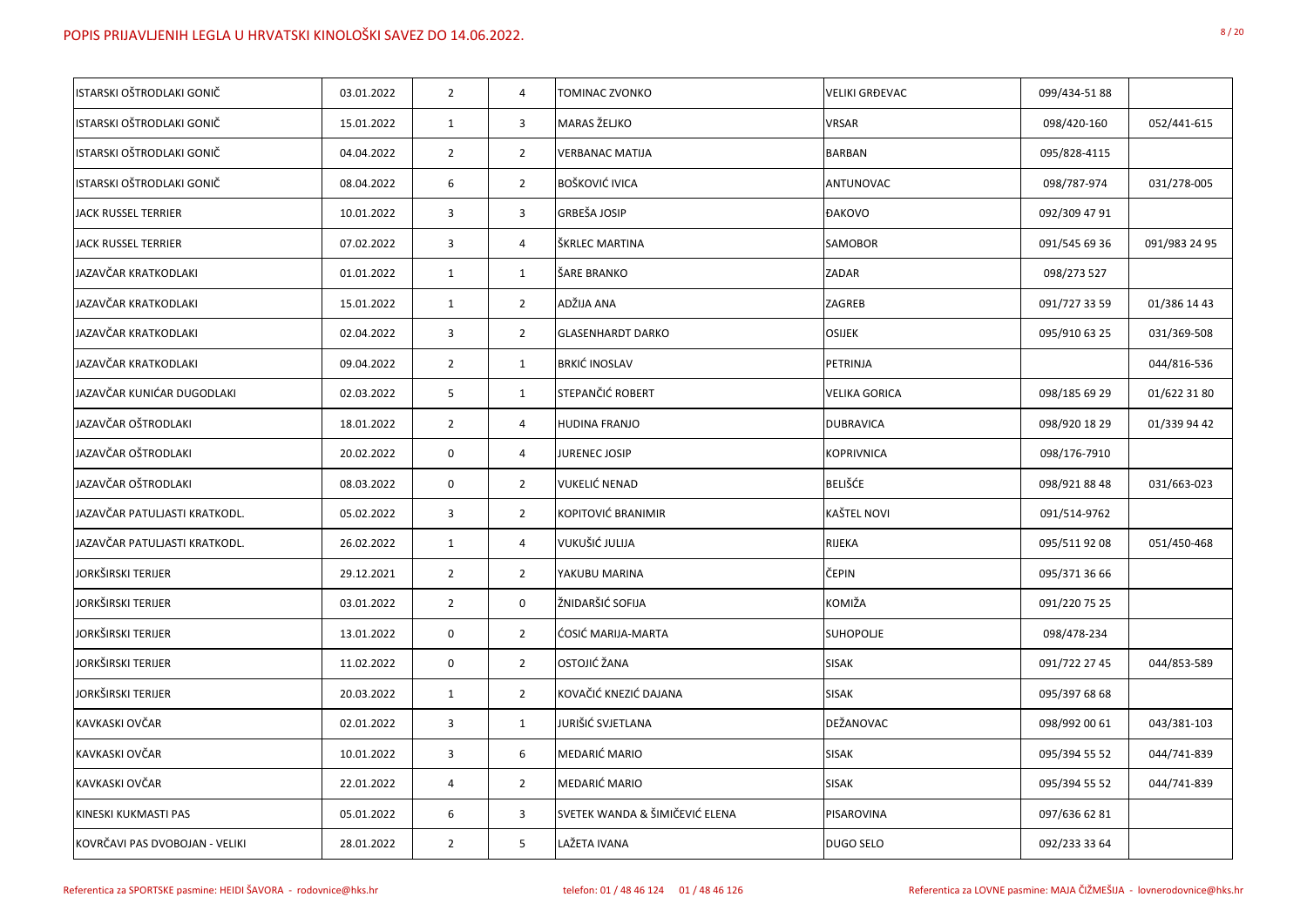| KOVRČAVI PAS DVOBOJAN -TOY | 20.01.2022 | $\overline{2}$ | $\mathbf 0$     | LAŽETA IVANA                    | <b>DUGO SELO</b>       | 092/233 33 64 |              |
|----------------------------|------------|----------------|-----------------|---------------------------------|------------------------|---------------|--------------|
| <b>LABRADOR RETRIVER</b>   | 15.12.2021 | 0              | 5               | <b>FIČKO MLADEN</b>             | <b>KOPRIVNICA</b>      | 099/665-2120  | 098/900-9038 |
| <b>LABRADOR RETRIVER</b>   | 28.12.2021 | $\mathbf{1}$   | $\mathbf{3}$    | <b>FIČKO MLADEN</b>             | <b>KOPRIVNICA</b>      | 099/665-2120  | 098/900-9038 |
| <b>LABRADOR RETRIVER</b>   | 07.01.2022 | $\mathbf{1}$   | $\overline{2}$  | <b>BOŽIĆ MARKO</b>              | PETRIJANEC             | 091/225-0039  | 042/208-820  |
| <b>LABRADOR RETRIVER</b>   | 09.01.2022 | $\mathbf{1}$   | $\overline{2}$  | <b>HEMEN ŽELJKO</b>             | NOVO ČIČE              | 098/983 39 34 | 01/623 61 31 |
| <b>LABRADOR RETRIVER</b>   | 10.01.2022 | 4              | 4               | <b>NAĐ MARIO</b>                | <b>TENJA</b>           | 099/327-0115  | 031/580-854  |
| <b>LABRADOR RETRIVER</b>   | 18.01.2022 | $\overline{2}$ | $\mathbf{1}$    | JOVANOVIĆ JAKČIN SANJA          | <b>DONJA BISTRA</b>    | 091/459 35 74 | 01/485 67 84 |
| <b>LABRADOR RETRIVER</b>   | 25.01.2022 | $\mathbf{1}$   | $\mathbf{3}$    | <b>JUKIĆ SANJA</b>              | <b>GIZDAVAC</b>        | 091/531-3789  | 021/531-125  |
| <b>LABRADOR RETRIVER</b>   | 26.01.2022 | $\overline{2}$ | $\overline{3}$  | <b>COTA ZDENKO</b>              | <b>NOVSKA</b>          | 091/890 22 30 |              |
| <b>LABRADOR RETRIVER</b>   | 02.02.2022 | $\mathbf{3}$   | $\overline{2}$  | <b>BLAŠKOVIĆ IVICA</b>          | <b>SISAK</b>           | 098/961 37 29 | 044/742-116  |
| <b>LABRADOR RETRIVER</b>   | 04.02.2022 | $\overline{2}$ | $\mathbf{3}$    | <b>FILIĆ MARIO</b>              | <b>SELCI ĐAKOVAČKI</b> | 098/707-423   | 031/832-176  |
| <b>LABRADOR RETRIVER</b>   | 04.02.2022 | $\mathbf{3}$   | 5               | <b>FILIĆ MARIO</b>              | <b>SELCI ĐAKOVAČKI</b> | 098/707-423   | 031/832-176  |
| <b>LABRADOR RETRIVER</b>   | 05.02.2022 | 4              | $\overline{3}$  | FIČKO MLADEN                    | <b>KOPRIVNICA</b>      | 099/665-2120  | 098/900-9038 |
| <b>LABRADOR RETRIVER</b>   | 09.02.2022 | $\mathbf{1}$   | 6               | <b>NAĐ MARIO</b>                | <b>TENJA</b>           | 099/327-0115  | 031/580-854  |
| <b>LABRADOR RETRIVER</b>   | 11.02.2022 | $\mathbf{1}$   | $\mathbf{3}$    | <b>BLAŠKOVIĆ IVICA</b>          | <b>SISAK</b>           | 098/961 37 29 | 044/742-116  |
| <b>LABRADOR RETRIVER</b>   | 16.02.2022 | $\overline{2}$ | $\mathbf{1}$    | JOVANOVIĆ JAKČIN SANJA          | <b>DONJA BISTRA</b>    | 091/459 35 74 | 01/485 67 84 |
| <b>LABRADOR RETRIVER</b>   | 22.02.2022 | 5              | $\overline{3}$  | <b>FIČKO MLADEN</b>             | <b>KOPRIVNICA</b>      | 099/665-2120  | 098/900-9038 |
| <b>LABRADOR RETRIVER</b>   | 27.02.2022 | $\mathbf{1}$   | $\mathbf 0$     | <b>PEKAS MATE</b>               | LOZOVAC                | 098/496-544   | 022/778-095  |
| <b>LABRADOR RETRIVER</b>   | 28.02.2022 | 5              | $\mathbf{3}$    | KACIAN KAĆA & DAVORIN           | ORLE                   | 091/445 59 00 |              |
| <b>LABRADOR RETRIVER</b>   | 04.03.2022 | $\mathbf 0$    | $5\overline{)}$ | NIKOLIĆ BORIS                   | ĐAKOVAČKI SELCI        | 098/941 46 80 |              |
| <b>LABRADOR RETRIVER</b>   | 09.03.2022 | 8              | $\overline{2}$  | MLIKOTIĆ NEDELJKO & MARIJANA    | <b>BJELOVAR</b>        | 095/399-0055  |              |
| <b>LABRADOR RETRIVER</b>   | 10.03.2022 | $\mathbf{1}$   | $\overline{2}$  | KACIAN KAĆA & DAVORIN           | ORLE                   | 091/445 59 00 |              |
| <b>LABRADOR RETRIVER</b>   | 10.03.2022 | 4              | $\overline{4}$  | <b>FIČKO MLADEN</b>             | <b>KOPRIVNICA</b>      | 099/665-2120  | 098/900-9038 |
| <b>LABRADOR RETRIVER</b>   | 12.03.2022 | $\mathbf 0$    | $\overline{4}$  | <b>PENAVA MATEA &amp; MARKO</b> | <b>VRBOVEC</b>         | 097/7768-348  |              |
| <b>LABRADOR RETRIVER</b>   | 13.03.2022 | $\mathbf{3}$   | 4               | ŠIMUNIĆ MATIJA                  | <b>VIRJE</b>           | 098/378-756   |              |
| <b>LABRADOR RETRIVER</b>   | 13.03.2022 | $\overline{2}$ | $\overline{2}$  | <b>PEKAS MATE</b>               | LOZOVAC                | 098/496-544   | 022/778-095  |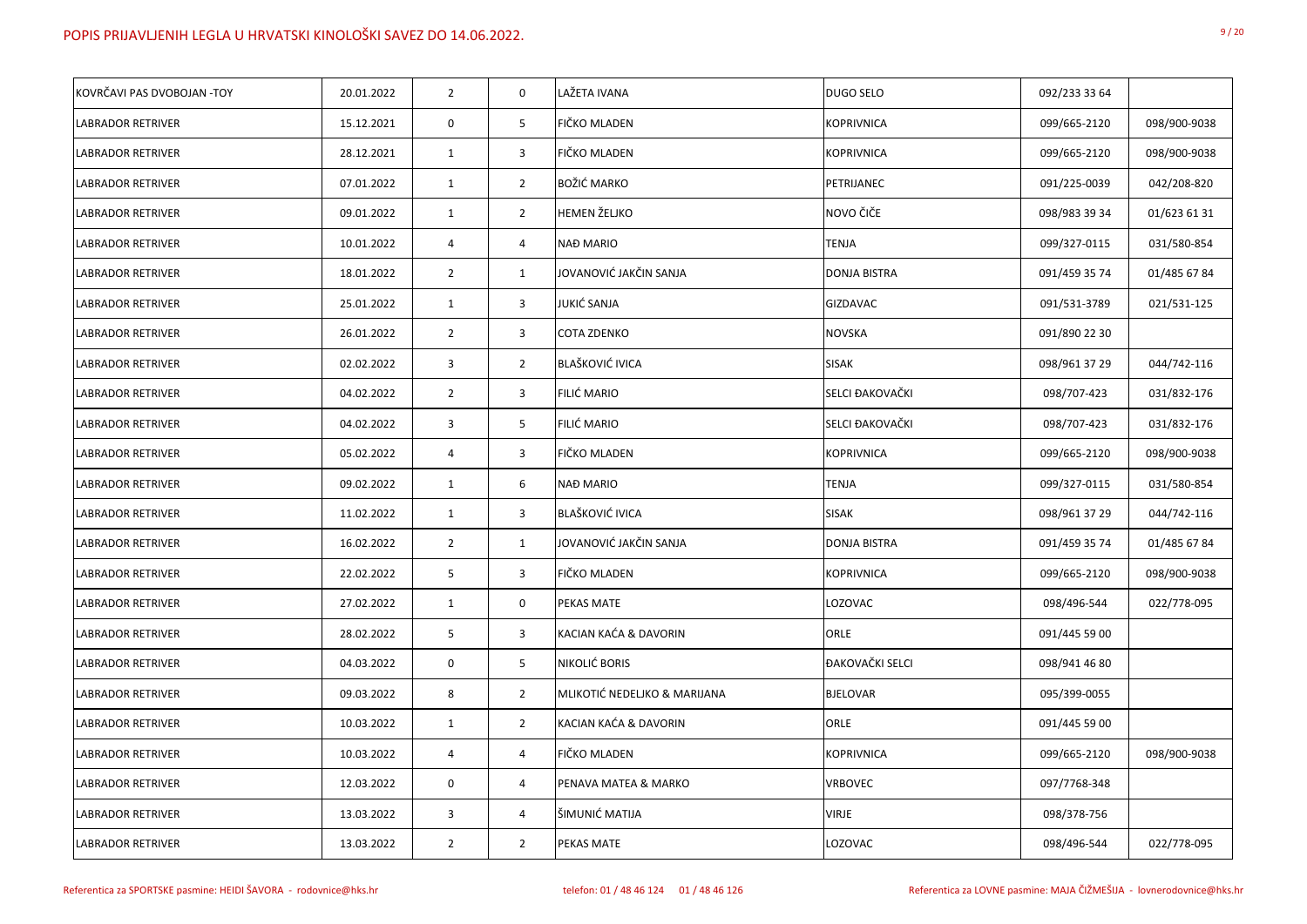| <b>LABRADOR RETRIVER</b>     | 15.03.2022 | 6               | 4              | ČRNKO KUZMIĆ IVANA             | <b>KRAVARSKO</b>         | 098/948 54 62 |              |
|------------------------------|------------|-----------------|----------------|--------------------------------|--------------------------|---------------|--------------|
| <b>LABRADOR RETRIVER</b>     | 16.03.2022 | $\overline{2}$  | $\mathbf{3}$   | FIČKO MLADEN                   | <b>KOPRIVNICA</b>        | 099/665-2120  | 098/900-9038 |
| <b>LABRADOR RETRIVER</b>     | 17.03.2022 | $\mathbf{1}$    | $\mathbf{1}$   | JOVANOVIĆ JAKČIN SANJA         | <b>DONJA BISTRA</b>      | 091/459 35 74 | 01/485 67 84 |
| <b>LABRADOR RETRIVER</b>     | 03.04.2022 | $\overline{2}$  | 3              | <b>FILIĆ MARIO</b>             | SELCI ĐAKOVAČKI          | 098/707-423   | 031/832-176  |
| <b>LABRADOR RETRIVER</b>     | 10.04.2022 | 5               | 4              | FILIĆ MARIO                    | SELCI ĐAKOVAČKI          | 098/707-423   | 031/832-176  |
| <b>LABRADOR RETRIVER</b>     | 12.04.2022 | 4               | 3              | <b>BLAŠKOVIĆ IVICA</b>         | <b>SISAK</b>             | 098/961 37 29 | 044/742-116  |
| <b>LABRADOR RETRIVER</b>     | 18.04.2022 | $5\phantom{.}$  | $\mathbf{3}$   | <b>PALCER IVAN</b>             | <b>GORJANI</b>           | 098/995-8221  |              |
| <b>LABRADOR RETRIVER</b>     | 18.04.2022 | $\overline{2}$  | $\mathbf{3}$   | JANČIJEV JOSIP                 | KALINOVAC                | 091/391-0903  |              |
| <b>LABRADOR RETRIVER</b>     | 21.04.2022 | 4               | $\overline{2}$ | ZETOVIĆ ZLATKO                 | <b>DONJI MIHOLJAC</b>    | 091/508 42 66 | 031/631-577  |
| <b>LABRADOR RETRIVER</b>     | 28.04.2022 | 4               | $\mathbf{1}$   | ČONKA DEJAN                    | <b>PRELOG</b>            | 099/722-7515  |              |
| LAGOTTO ROMAGNOLO            | 15.12.2021 | $\mathbf{3}$    | 4              | PETROVČIĆ DENIS                | ZAGREB                   | 098/449-187   | 01/466 35 15 |
| LAGOTTO ROMAGNOLO            | 11.01.2022 | 5               | $\overline{2}$ | <b>POLAK BORIS</b>             | <b>VIŠKOVO</b>           | 091/225 77 59 |              |
| LAGOTTO ROMAGNOLO            | 19.01.2022 | $\mathbf{1}$    | $\mathbf{1}$   | <b>KEMENC MIRKA</b>            | <b>ZAGREB</b>            | 095/199 22 05 |              |
| LAGOTTO ROMAGNOLO            | 27.01.2022 | $\mathbf{3}$    | $\mathbf{3}$   | MALJKOVIĆ MARIJAN              | POŽEGA                   | 099/266 55 48 | 034/248-957  |
| LAGOTTO ROMAGNOLO            | 31.01.2022 | $\mathbf{3}$    | $\overline{4}$ | <b>GLIBUŠIĆ GORANA</b>         | <b>IVANKOVO</b>          | 098/939 67 39 |              |
| LAGOTTO ROMAGNOLO            | 23.02.2022 | $\overline{2}$  | 4              | <b>DRAGOSAVAC DEJAN</b>        | <b>VUKOVAR</b>           | 098/192 01 45 |              |
| LAGOTTO ROMAGNOLO            | 03.03.2022 | 6               | $\overline{2}$ | ŠTIBRIĆ ROBERT                 | <b>VOLODER</b>           | 092/358 46 69 |              |
| LAGOTTO ROMAGNOLO            | 23.03.2022 | $\mathbf{3}$    | $\overline{2}$ | <b>GOLAC IVAN</b>              | <b>GOSPIĆ</b>            | 099/699 42 47 |              |
| LAGOTTO ROMAGNOLO            | 24.03.2022 | 4               | 4              | PETROVČIĆ DENIS                | ZAGREB                   | 098/449-187   | 01/466 35 15 |
| LASA APSO                    | 15.02.2022 | $\mathbf{1}$    | $\overline{2}$ | <b>VOLF HUSINEC KRISTINA</b>   | <b>ZAGREB</b>            | 098/489-558   |              |
| MAĐARSKA VIŽLA - KRATKODLAKA | 26.01.2022 | $\overline{2}$  | $\mathbf{3}$   | <b>CAVALLI IVAN</b>            | <b>SLAVONSKI BROD</b>    | 091/5777-984  |              |
| MAĐARSKA VIŽLA - KRATKODLAKA | 12.02.2022 | 6               | 3              | HREN STJEPAN & H.STIPIĆ MARINA | <b>GRABERJE IVANIĆKO</b> | 098/877-255   | 01/282 01 33 |
| MAĐARSKA VIŽLA - KRATKODLAKA | 12.03.2022 | 6               | 4              | MAJANOVIĆ JOSIP                | <b>REŠETARI</b>          | 098/9308-930  | 035/367-465  |
| MAĐARSKA VIŽLA - KRATKODLAKA | 26.03.2022 | $5\overline{)}$ | $\overline{2}$ | PINTARIĆ DENIS                 | <b>TUHELJ</b>            | 098/9570-277  |              |
| MAĐARSKA VIŽLA - KRATKODLAKA | 19.04.2022 | 4               | 4              | PERNJAK MARCEL                 | <b>KOPRIVNICA</b>        | 091/4567-288  |              |
| MAĐARSKA VIŽLA - KRATKODLAKA | 21.04.2022 | 3               | 3              | MARTINČIĆ STJEPAN              | <b>OREHOVEC</b>          | 091/752-7670  |              |
|                              |            |                 |                |                                |                          |               |              |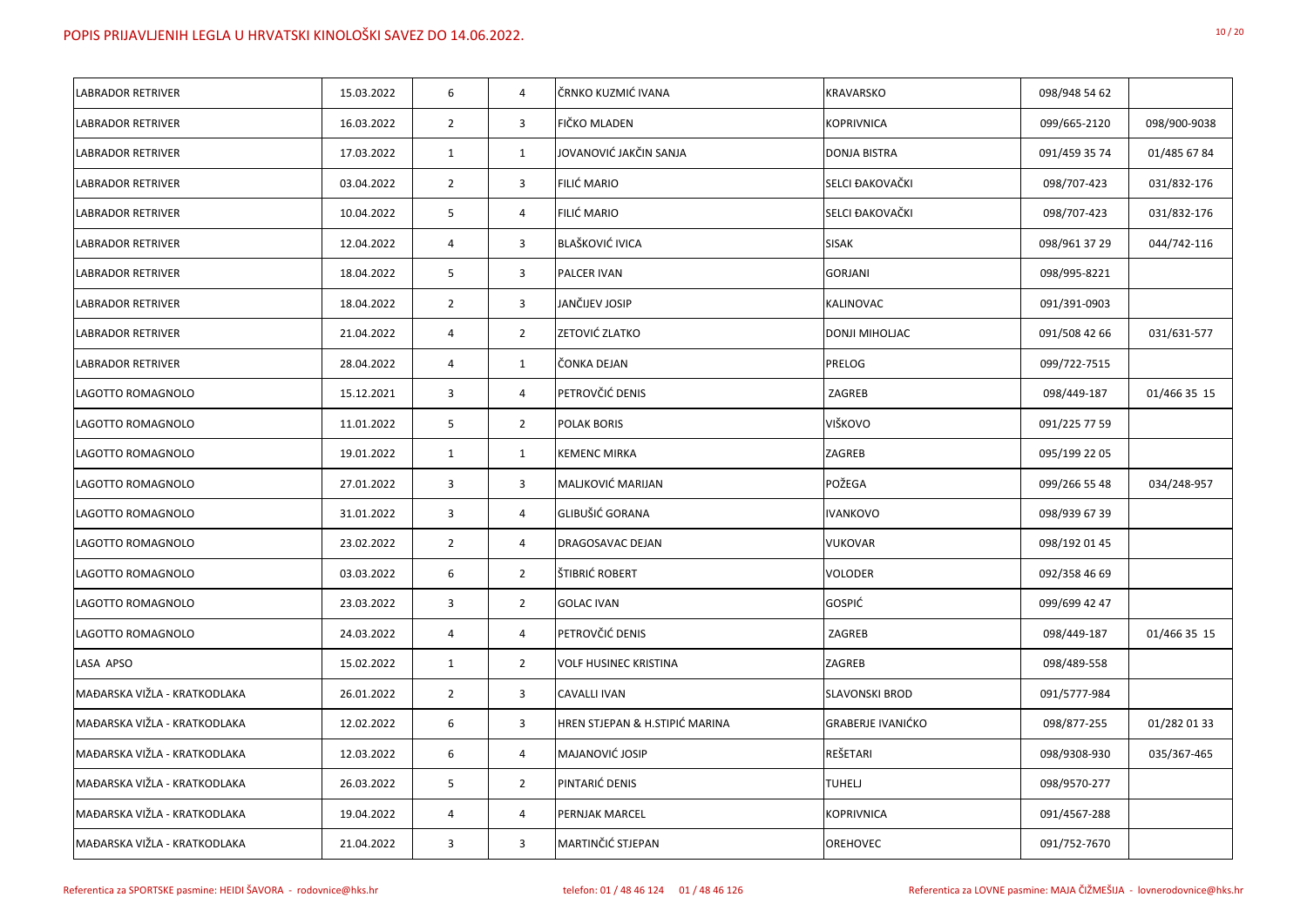| MALI BASET GRIFON - VENDEEN    | 23.01.2022 | $\mathbf{1}$   | 4              | RAIČ IVA                      | DRNIŠ                      | 099/592 84 26 | 022/886-276  |
|--------------------------------|------------|----------------|----------------|-------------------------------|----------------------------|---------------|--------------|
| MALI BASET GRIFON - VENDEEN    | 01.02.2022 | $\mathbf{3}$   | $\overline{2}$ | RAIČ IVA                      | <b>DRNIŠ</b>               | 099/592 84 26 | 022/886-276  |
| MALI MEĐIMURSKI PAS "MEĐI"     | 21.01.2022 | 5              | $\overline{4}$ | KLENOVIĆ DANIJEL              | <b>VELIKA GORICA</b>       | 091/588 86 45 | 01/623 20 24 |
| MALI MEĐIMURSKI PAS "MEĐI"     | 05.03.2022 | $\mathbf 0$    | $\mathbf{1}$   | ŽEŽELJ DOMAGOJ                | <b>PRELOG</b>              | 091/182 88 40 |              |
| MALI MINSTERLANDER             | 19.01.2022 | 4              | $\overline{2}$ | ŽIVKOVIĆ JOSIP                | ŠTITAR                     | 095/199-3269  |              |
| <b>MALTEZER</b>                | 20.12.2021 | $\mathbf{1}$   | $\mathbf 0$    | KUKIĆ KATALINIĆ SANJA         | <b>RIJEKA</b>              | 091/518 62 59 | 051/582-328  |
| <b>MALTEZER</b>                | 26.12.2021 | 0              | $\overline{2}$ | <b>CORALIC SVJETLANA</b>      | <b>ZAGREB</b>              | 098/767-572   | 01/347 07 45 |
| <b>MALTEZER</b>                | 27.12.2021 | $\mathbf{1}$   | $\overline{2}$ | KUKIĆ SREĆKO, ANA&MILIĆ MARIO | <b>SESVETSKI KRALJEVEC</b> | 091/270 59 97 | 01/204 68 29 |
| <b>MALTEZER</b>                | 01.03.2022 | $\overline{2}$ | $\overline{3}$ | PEIĆ RADOŠEVIĆ ŽELJKA         | ZAGREB                     | 091/597 29 05 |              |
| MEKODLAKI PŠENIČNI TERIJER     | 09.02.2022 | $\mathbf{1}$   | 4              | <b>ZORAN IVAN</b>             | DALJ                       | 099/503 59 67 |              |
| MEKSIČKI BEZDLAKI PAS - MALI   | 17.12.2021 | 4              | $\mathbf 0$    | <b>KELLE INES</b>             | <b>OSIJEK</b>              | 091/733 67 73 | 031/588-521  |
| MEKSIČKI BEZDLAKI PAS - VELIKI | 02.01.2022 | 4              | $\overline{3}$ | <b>KELLE INES</b>             | <b>OSIJEK</b>              | 091/733 67 73 | 031/588-521  |
| <b>MOPS</b>                    | 15.02.2022 | 5              | $\overline{3}$ | PRIBANIĆ MIRIAM               | <b>BAKARAC</b>             | 092/324 13 60 | 051/285-123  |
| <b>MOPS</b>                    | 18.02.2022 | $\overline{2}$ | $\overline{2}$ | URŠIĆ IVANKA                  | <b>DUBRANEC</b>            | 091/737 59 61 |              |
| NOVA SCOTIA RETRIVER ZA PATKE  | 16.12.2021 | 4              | $\overline{3}$ | <b>BARTANIĆ MIRELA</b>        | <b>BILJE</b>               | 091/290 29 72 | 031/327-472  |
| NJEMAČKI BOKSER                | 15.12.2021 | $\mathbf 0$    | $\overline{7}$ | <b>KATIĆ TOMISLAV</b>         | <b>BIZOVAC</b>             | 098/493-066   | 031/675-360  |
| NJEMAČKI BOKSER                | 03.01.2022 | $\overline{2}$ | $\overline{3}$ | KATIĆ TOMISLAV                | <b>BIZOVAC</b>             | 098/493-066   | 031/675-360  |
| NJEMAČKI BOKSER                | 19.02.2022 | $\mathbf{3}$   | $\mathbf{3}$   | KOSINAC MUHAR SAMANTA         | <b>ZAGREB</b>              | 091/567 00 54 | 01/389 86 05 |
| NJEMAČKI LOVNI TERIJER         | 16.12.2021 | $\mathbf{1}$   | $\mathbf 0$    | ŠANTEK JOSIP                  | <b>MIHOVLJAN</b>           | 098/193 96 26 | 049/412-253  |
| NJEMAČKI LOVNI TERIJER         | 21.12.2021 | $\mathbf{1}$   | $\overline{2}$ | LEAKOVIĆ IVAN                 | ŽUPANJA                    | 099/527-0511  |              |
| NJEMAČKI LOVNI TERIJER         | 26.12.2021 | $\mathbf{1}$   | $\mathbf 0$    | VINKOVIĆ DAMIR I MARKO        | <b>ORIOVAC</b>             | 098/175 84 78 | 035/436-595  |
| NJEMAČKI LOVNI TERIJER         | 05.01.2022 | 1              | $\mathbf 0$    | <b>FILIPEC ZDRAVKO</b>        | BEDEKOVČINA                | 092/213 04 60 |              |
| NJEMAČKI LOVNI TERIJER         | 05.01.2022 | $\overline{2}$ | $\overline{3}$ | MARIČIĆ KRISTIJAN             | <b>DONJI MIHOLJAC</b>      | 098/670-220   | 031/632-484  |
| NJEMAČKI LOVNI TERIJER         | 09.01.2022 | 4              | $\mathbf{1}$   | <b>SAJKO DALIBOR</b>          | <b>OSEKOVO</b>             | 098/172-8240  |              |
| NJEMAČKI LOVNI TERIJER         | 01.02.2022 | $\overline{2}$ | $\overline{4}$ | <b>VRTARIĆ STIPO</b>          | ANTUNOVAC                  | 091/508 05 53 | 031/278-028  |
| NJEMAČKI LOVNI TERIJER         | 22.02.2022 | 3              | $\overline{2}$ | VLAŠIĆ MARIO                  | <b>STRMEC</b>              | 098/165 14 23 | 01/338 50 84 |
|                                |            |                |                |                               |                            |               |              |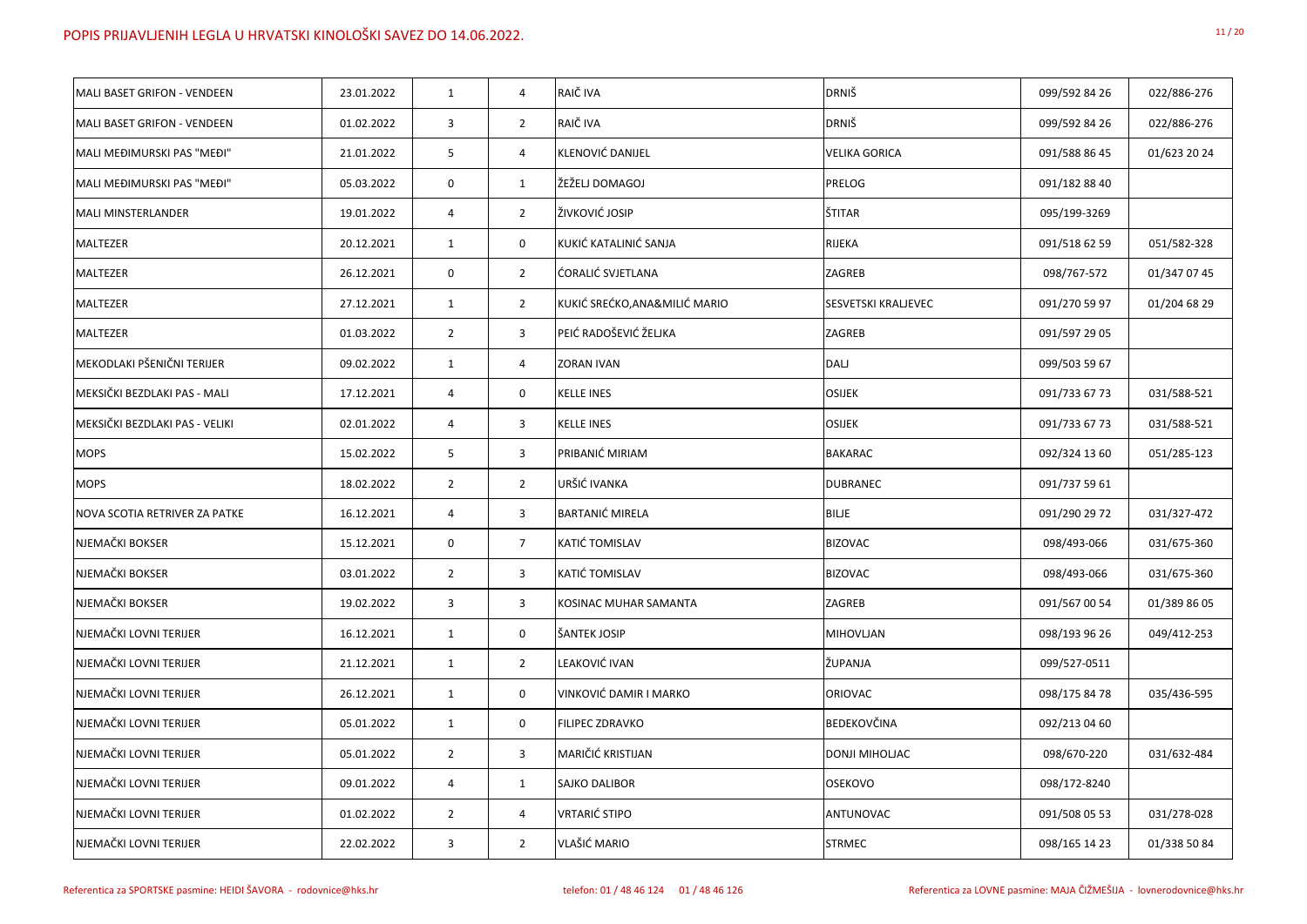| NJEMAČKI LOVNI TERIJER | 12.03.2022 | $\overline{2}$ | $\mathbf{1}$   | <b>MATIĆ ANTONIO</b>          | <b>ZATON VELIKI</b>        | 098/344-342   |              |
|------------------------|------------|----------------|----------------|-------------------------------|----------------------------|---------------|--------------|
| NJEMAČKI LOVNI TERIJER | 30.03.2022 | 5 <sub>5</sub> | $2^{\circ}$    | <b>NESEK MILAN</b>            | <b>KRAPINSKE TOPLICE</b>   | 098/933 21 38 | 049/232-641  |
| NJEMAČKI LOVNI TERIJER | 26.04.2022 | $\mathbf{1}$   | 0              | VLAŠIĆ MARIO                  | <b>STRMEC</b>              | 098/165 14 23 | 01/338 50 84 |
| NJEMAČKI LOVNI TERIJER | 01.05.2022 | $\overline{2}$ | $\mathbf{3}$   | <b>GALOVIĆ MARIO</b>          | <b>BREZOVICA</b>           | 091/561-2364  |              |
| NJEMAČKI OVČAR         | 20.12.2021 | 4              | 4              | PANJKIV VLATKO                | NOVA GRADIŠKA              | 099/639 10 76 |              |
| NJEMAČKI OVČAR         | 20.12.2021 | $\overline{2}$ | 0              | ŠIŽGORA MARINKO               | <b>DUGO SELO</b>           | 091/506 86 98 |              |
| NJEMAČKI OVČAR         | 21.12.2021 | 3              | $\mathbf{3}$   | ROKIĆ GORAN                   | POŽEGA                     | 098/920 66 82 | 034/246-031  |
| NJEMAČKI OVČAR         | 27.12.2021 | $\mathbf{1}$   | $\mathbf{1}$   | <b>KLUKA BRANKO</b>           | ČAKOVEC                    | 098/465-490   | 040/363-445  |
| NJEMAČKI OVČAR         | 28.12.2021 | $\overline{2}$ | $\mathbf{1}$   | PALIĆ ROKO                    | ZAGREB                     | 091/535 27 23 |              |
| NJEMAČKI OVČAR         | 31.12.2021 | $\overline{2}$ | $2^{\circ}$    | MILINKOVIĆ ALEKSANDAR         | <b>BOROVO</b>              | 098/302-107   | 032/438-140  |
| NJEMAČKI OVČAR         | 31.12.2021 | $\mathbf{1}$   | 0              | RUMENJAK ZVONKO               | <b>IVANJA REKA</b>         | 099/273 08 14 | 01/202 45 25 |
| NJEMAČKI OVČAR         | 02.01.2022 | $\mathbf{3}$   | 0              | KUZMIĆ ANDREJA                | <b>KOPRIVNICA</b>          | 098/984 37 23 |              |
| NJEMAČKI OVČAR         | 02.01.2022 | 4              | $\mathbf{1}$   | PERŠIN DALIBOR                | KRIŽEVCI                   | 099/595 26 26 | 048/697-052  |
| NJEMAČKI OVČAR         | 04.01.2022 | 4              | 6              | KUKIĆ SREĆKO, ANA&MILIĆ MARIO | <b>SESVETSKI KRALJEVEC</b> | 091/270 59 97 | 01/204 68 29 |
| NJEMAČKI OVČAR         | 07.01.2022 | $\overline{2}$ | 7 <sup>1</sup> | KUKIĆ SREĆKO, ANA&MILIĆ MARIO | SESVETSKI KRALJEVEC        | 091/270 59 97 | 01/204 68 29 |
| NJEMAČKI OVČAR         | 08.01.2022 | $\overline{2}$ | $\overline{4}$ | KUZMIĆ ANDREJA                | <b>KOPRIVNICA</b>          | 098/984 37 23 |              |
| NJEMAČKI OVČAR         | 08.01.2022 | $\overline{2}$ | $\mathsf{3}$   | PERŠIN DALIBOR                | KRIŽEVCI                   | 099/595 26 26 | 048/697-052  |
| NJEMAČKI OVČAR         | 27.01.2022 | $\mathbf 0$    | $\mathbf{3}$   | KUZMIĆ ANDREJA                | <b>KOPRIVNICA</b>          | 098/984 37 23 |              |
| NJEMAČKI OVČAR         | 27.01.2022 | $\overline{2}$ | 3              | <b>GOLE GORAN</b>             | <b>KRIŽEVCI</b>            | 095/816 40 08 |              |
| NJEMAČKI OVČAR         | 29.01.2022 | 4              | $\mathbf{3}$   | KUZMIĆ ANDREJA                | <b>KOPRIVNICA</b>          | 098/984 37 23 |              |
| NJEMAČKI OVČAR         | 01.02.2022 | 4              | 3              | KUZMIĆ ANDREJA                | <b>KOPRIVNICA</b>          | 098/984 37 23 |              |
| NJEMAČKI OVČAR         | 01.02.2022 | 4              | 3              | <b>VODOPIJEVEC DAVOR</b>      | <b>DONJA ZELINA</b>        | 098/413-846   | 01/206 51 10 |
| NJEMAČKI OVČAR         | 07.02.2022 | $\mathbf{3}$   | $\mathbf{1}$   | <b>BIUK TOMISLAV</b>          | <b>ĐAKOVO</b>              | 098/666-580   | 031/813-759  |
| NJEMAČKI OVČAR         | 08.02.2022 | $\mathbf{3}$   | 5              | RUMENJAK ZVONKO               | <b>IVANJA REKA</b>         | 099/273 08 14 | 01/202 45 25 |
| NJEMAČKI OVČAR         | 08.02.2022 | $\mathbf{3}$   | 4              | KUKIĆ SREĆKO, ANA&MILIĆ MARIO | <b>SESVETSKI KRALJEVEC</b> | 091/270 59 97 | 01/204 68 29 |
| NJEMAČKI OVČAR         | 12.02.2022 | 6              | $\mathbf{3}$   | PETRIĆ ZDRAVKO                | KLOŠTAR PODRAVSKI          | 091/517 54 67 |              |
|                        |            |                |                |                               |                            |               |              |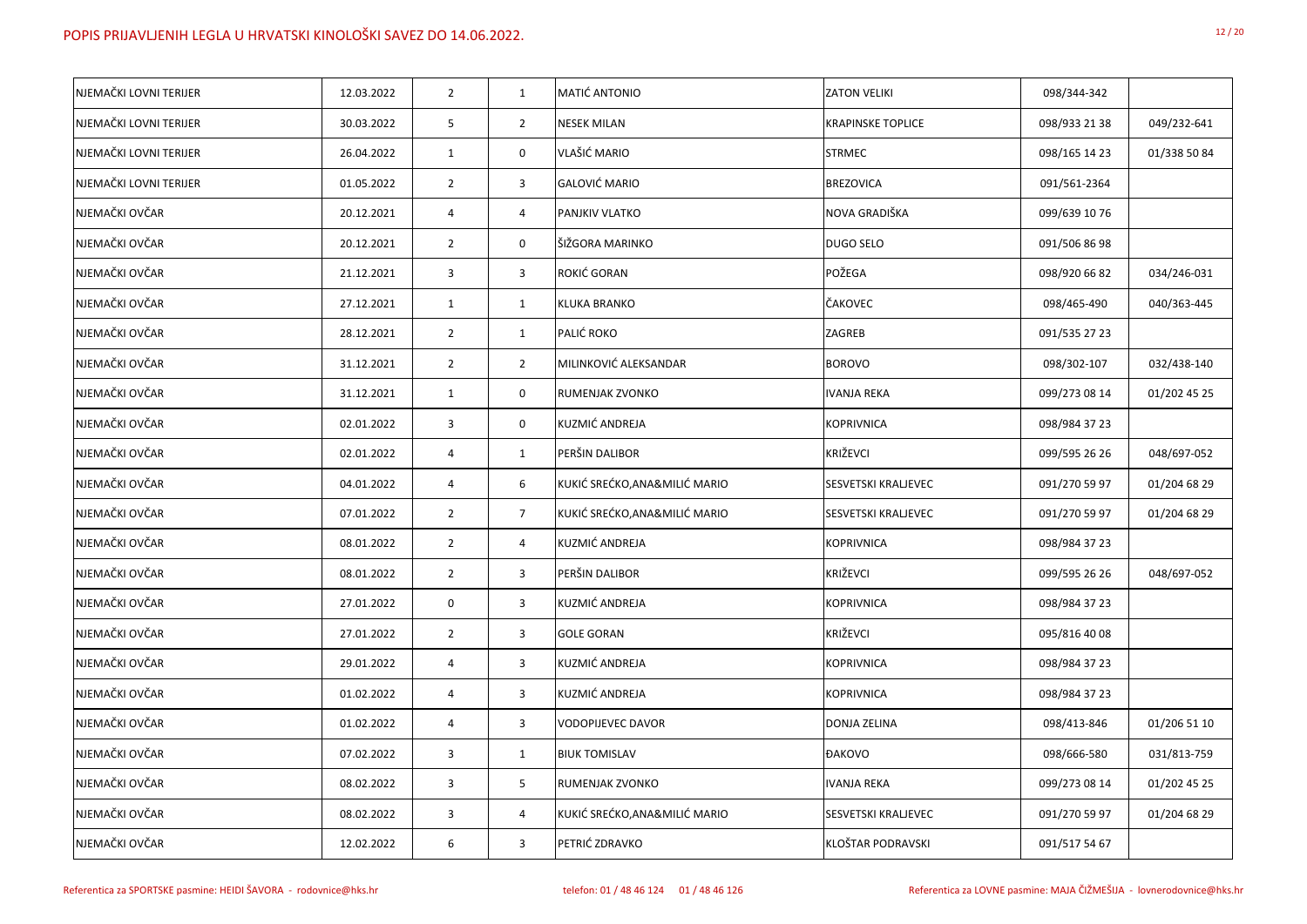| NJEMAČKI OVČAR               |            |                |                |                            |                         |               |              |
|------------------------------|------------|----------------|----------------|----------------------------|-------------------------|---------------|--------------|
|                              | 17.02.2022 | $\mathbf{1}$   | 3              | ŠIŽGORA MARINKO            | <b>DUGO SELO</b>        | 091/506 86 98 |              |
| NJEMAČKI OVČAR               | 22.02.2022 | 4              | $\mathbf{1}$   | PRIBOCKI DAMIR             | <b>PAKRAC</b>           | 099/694 90 91 | 034/474-420  |
| NJEMAČKI OVČAR               | 22.02.2022 | $\mathbf{1}$   | $\mathbf{1}$   | PRIBOCKI DAMIR             | <b>PAKRAC</b>           | 099/694 90 91 | 034/474-420  |
| NJEMAČKI OVČAR               | 30.03.2022 | $\overline{2}$ | 3              | <b>BOŠNJAK ROBERT</b>      | <b>VALPOVO</b>          | 098/506-302   |              |
| NJEMAČKI PREPELIČAR          | 14.01.2022 | $\mathbf{1}$   | $\mathbf{1}$   | <b>SAMBOL IVICA</b>        | SV.I.ZELINA             | 098/616-607   | 01/2064-199  |
| NJEMAČKI PREPELIČAR          | 25.02.2022 | 5 <sub>5</sub> | $\overline{4}$ | MILEŠEVIĆ MARIO            | <b>SISAK</b>            | 098/256-285   | 044/720-285  |
| NJEMAČKI PREPELIČAR          | 21.03.2022 | $\overline{2}$ | $2^{\circ}$    | ILIĆ PETAR                 | <b>TUHELJ</b>           | 099/794-7756  | 049/557-134  |
| NJEMAČKI PTIČAR KRATKE DLAKE | 14.01.2022 | $\mathbf{3}$   | $\mathbf{1}$   | TOPIĆ BOŽE                 | <b>IMOTSKI</b>          |               |              |
| NJEMAČKI PTIČAR KRATKE DLAKE | 18.01.2022 | 6              | $\mathbf{1}$   | <b>GLOŽINIĆ MIROSLAV</b>   | <b>DELEKOVEC</b>        | 098/249-681   | 048/834-247  |
| NJEMAČKI PTIČAR KRATKE DLAKE | 10.03.2022 | 4              | $\mathbf{1}$   | <b>VUKELIĆ NENAD</b>       | <b>BELIŠĆE</b>          | 098/921 88 48 | 031/663-023  |
| NJEMAČKI PTIČAR KRATKE DLAKE | 12.03.2022 | $\mathbf 0$    | $2^{\circ}$    | PONGRAČIĆ DRAGO            | ČAKOVEC                 | 098/939 80 11 |              |
| NJEMAČKI PTIČAR KRATKE DLAKE | 21.03.2022 | $\overline{3}$ | 4              | <b>PISK IVICA</b>          | <b>NOVAKI OBOROVSKI</b> | 099/275 08 59 | 01/561 62 55 |
| NJEMAČKI PTIČAR KRATKE DLAKE | 23.03.2022 | 6              | $\overline{2}$ | PETRIC DAMIR               | <b>VIDOVEC</b>          | 091/956-7650  |              |
| NJEMAČKI PTIČAR KRATKE DLAKE | 24.03.2022 | 4              | 5              | LEŽAIĆ MATIJA              | <b>BREZNICA</b>         | 099/840-1050  |              |
| NJEMAČKI PTIČAR KRATKE DLAKE | 29.03.2022 | $\mathbf{3}$   | $2^{\circ}$    | KOZLOVIĆ JOSIP             | <b>SISAK</b>            | 098/886-325   | 044/773-044  |
| NJEMAČKI PTIČAR KRATKE DLAKE | 01.04.2022 | 4              | 10             | <b>BUŠIĆ BRUNO</b>         | NOVA GRADIŠKA           | 091/519-6166  |              |
| NJEMAČKI PTIČAR KRATKE DLAKE | 05.04.2022 | 4              | 4              | FILIĆ BOŽIDAR              | <b>VUKOVAR</b>          | 099/225 44 14 |              |
| NJEMAČKI PTIČAR OŠTRE DLAKE  | 21.12.2021 | $\overline{2}$ | 0              | KOŠČEVIĆ NIKOLINA          | ČAZMA                   | 098/996-2845  |              |
| NJEMAČKI PTIČAR OŠTRE DLAKE  | 22.12.2021 | 6              | $\mathbf{3}$   | <b>DERMANOVIĆ RADOSLAV</b> | <b>BOROVO</b>           | 098/9666-423  |              |
| NJEMAČKI PTIČAR OŠTRE DLAKE  | 01.01.2022 | $\overline{4}$ | 3              | REINDL BRANIMIR            | <b>NOVOSELEC</b>        | 091/292-3132  |              |
| NJEMAČKI PTIČAR OŠTRE DLAKE  | 24.01.2022 | $\mathbf{1}$   | 6              | LEŠKOVIĆ FILIP             | <b>GORNJA STUBICA</b>   | 099/507-6633  |              |
| NJEMAČKI PTIČAR OŠTRE DLAKE  | 20.02.2022 | 4              | 6              | <b>ZVIROTIĆ VLATKO</b>     | <b>RUŠČICA</b>          | 098/330-052   |              |
| NJEMAČKI PTIČAR OŠTRE DLAKE  | 21.02.2022 | 5 <sub>5</sub> | $2^{\circ}$    | DŽAMBIĆ MIROSLAV           | ŠIROKO POLJE, VUKA      |               |              |
| NJEMAČKI PTIČAR OŠTRE DLAKE  | 24.02.2022 | $\mathbf{1}$   | $\mathbf{1}$   | JAKOPČEVIĆ DRAŽEN          | <b>KUMROVEC</b>         | 098/634-011   | 049/553-250  |
| NJEMAČKI PTIČAR OŠTRE DLAKE  | 20.03.2022 | $\mathbf{1}$   | $2^{\circ}$    | DERKAČ MATO                | <b>SIBINJ</b>           | 098/620-999   | 035/425-407  |
| NJEMAČKI PTIČAR OŠTRE DLAKE  | 24.03.2022 | $\overline{2}$ | 3              | <b>BURAZOVIĆ IVAN</b>      | <b>ORUBICA</b>          | 099/595-9891  |              |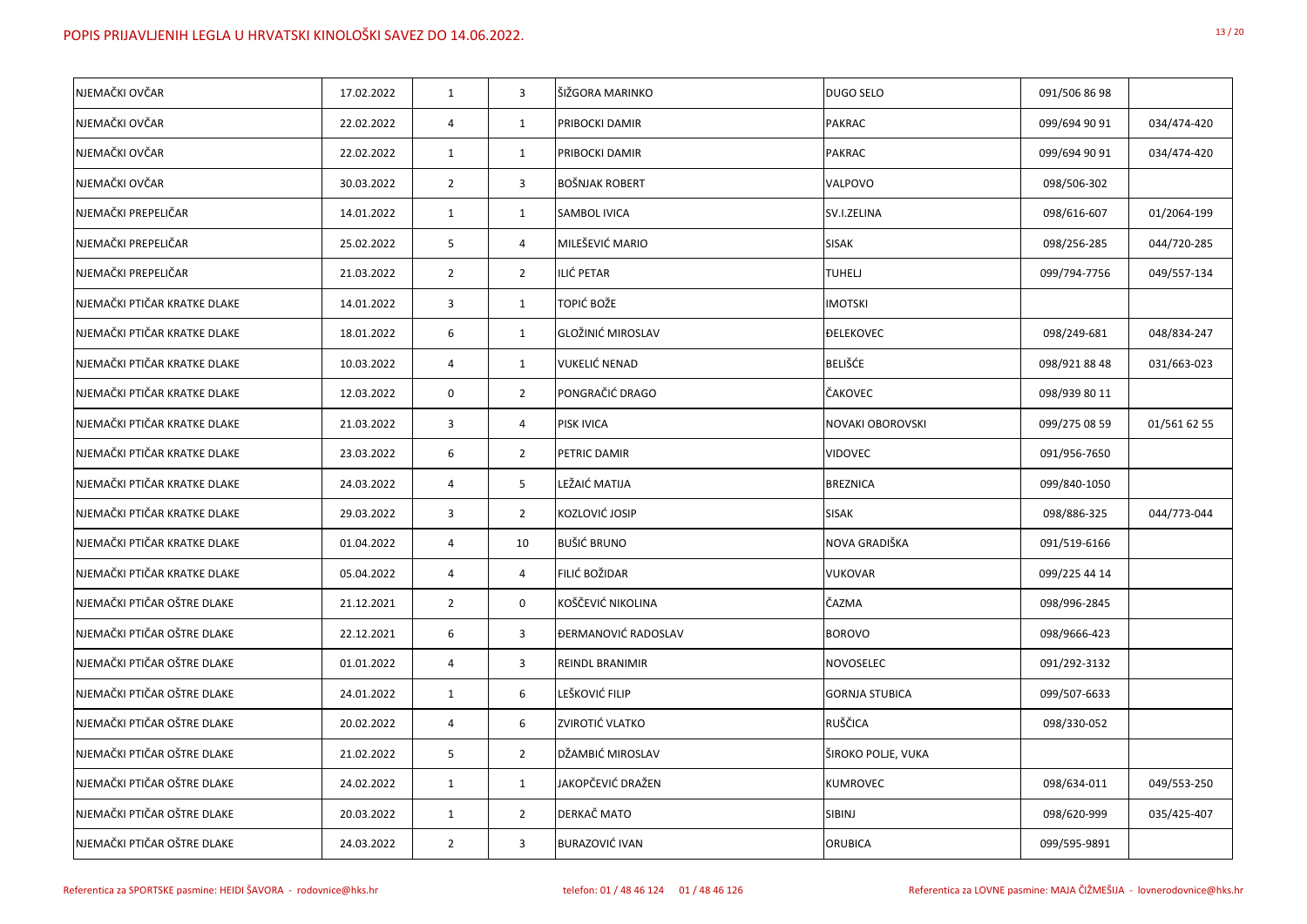| NJEMAČKI PTIČAR OŠTRE DLAKE | 28.03.2022 | $\overline{2}$ | $\mathbf 0$     | <b>NESEK MILAN</b>                   | <b>KRAPINSKE TOPLICE</b> | 098/933 21 38 | 049/232-641  |
|-----------------------------|------------|----------------|-----------------|--------------------------------------|--------------------------|---------------|--------------|
| NJEMAČKI PTIČAR OŠTRE DLAKE | 29.03.2022 | 4              | $\overline{2}$  | ČAČIĆ MATO                           | <b>OTOK NARTSKI</b>      | 099/7868-424  |              |
| NJEMAČKI PTIČAR OŠTRE DLAKE | 02.04.2022 | 3              | $\mathbf{1}$    | <b>FALAT NENAD</b>                   | <b>BEBRINA</b>           | 091/760-1208  |              |
| NJEMAČKI PTIČAR OŠTRE DLAKE | 25.04.2022 | $\mathbf 0$    | $\overline{2}$  | VRANIĆ DARKO                         | <b>NOVO VIRJE</b>        | 098/578-224   | 048/810-205  |
| NJEMAČKI ŠPIC PATULJASTI    | 24.12.2021 | $\mathbf{1}$   | $\mathbf{1}$    | <b>BENKO JOSIP</b>                   | ZAGREB                   | 098/995 92 55 | 01/286 57 38 |
| NJEMAČKI ŠPIC PATULJASTI    | 30.12.2021 | 0              | $5\overline{)}$ | PUHARIĆ-MATIJAŠIĆ JASMINA            | <b>MATULJI</b>           | 098/767-745   | 051/260-369  |
| NJEMAČKI ŠPIC PATULJASTI    | 31.12.2021 | $\mathbf{1}$   | $\overline{2}$  | <b>SKOK DAMIR &amp; MONIKA</b>       | <b>SAMOBOR</b>           | 099/224 45 00 | 01/336 21 46 |
| NJEMAČKI ŠPIC PATULJASTI    | 10.01.2022 | $\mathbf 0$    | $\overline{2}$  | PUHARIĆ-MATIJAŠIĆ JASMINA            | <b>MATULJI</b>           | 098/767-745   | 051/260-369  |
| NJEMAČKI ŠPIC PATULJASTI    | 12.01.2022 | $\mathbf{1}$   | $\mathbf{1}$    | ČIČIĆ MARINA                         | <b>SISAK</b>             | 099/522 22 24 | 044/741-736  |
| NJEMAČKI ŠPIC PATULJASTI    | 15.01.2022 | $\overline{2}$ | $\overline{2}$  | <b>BENKO JOSIP</b>                   | <b>ZAGREB</b>            | 098/995 92 55 | 01/286 57 38 |
| NJEMAČKI ŠPIC PATULJASTI    | 20.01.2022 | 3              | $\overline{2}$  | <b>SKOK DAMIR &amp; MONIKA</b>       | <b>SAMOBOR</b>           | 099/224 45 00 | 01/336 21 46 |
| NJEMAČKI ŠPIC PATULJASTI    | 21.01.2022 | $\mathbf{1}$   | $\mathbf{1}$    | <b>BENKO JOSIP</b>                   | ZAGREB                   | 098/995 92 55 | 01/286 57 38 |
| NJEMAČKI ŠPIC PATULJASTI    | 29.01.2022 | 0              | $\mathbf{1}$    | <b>SKOK DAMIR &amp; MONIKA</b>       | <b>SAMOBOR</b>           | 099/224 45 00 | 01/336 21 46 |
| NJEMAČKI ŠPIC PATULJASTI    | 05.02.2022 | 3              | $\mathbf{3}$    | ĆORIĆ SANJA                          | <b>ZAGREB</b>            | 091/601 45 99 |              |
| NJEMAČKI ŠPIC PATULJASTI    | 09.02.2022 | 0              | $\overline{2}$  | <b>PRIEGL JASNA</b>                  | ČEPIN                    | 095/382 00 53 |              |
| NJEMAČKI ŠPIC PATULJASTI    | 10.02.2022 | 3              | $\mathbf{1}$    | <b>JEAN ANTUN</b>                    | KRIŽ                     | 098/973 76 39 | 01/282 07 46 |
| NJEMAČKI ŠPIC PATULJASTI    | 13.02.2022 | $\mathbf{1}$   | 1               | ŠPANJA ANA                           | <b>VODICE</b>            | 091/206 34 51 |              |
| NJEMAČKI ŠPIC PATULJASTI    | 20.02.2022 | $\mathbf{1}$   | $\mathbf 0$     | ROMIĆ ŽUTELIJA TINA                  | <b>SPLIT</b>             | 091/333 12 17 |              |
| NJEMAČKI ŠPIC PATULJASTI    | 11.03.2022 | 5              | $\mathbf{1}$    | PRKAČIN JERKOVIĆ IVANA               | <b>SLAVONSKI BROD</b>    | 099/339 90 35 |              |
| NJEMAČKI ŠPIC PATULJASTI    | 24.03.2022 | $\mathbf{1}$   | $\overline{2}$  | ČIKEŠ LJILJANA                       | <b>SPLIT</b>             | 098/580-289   |              |
| NJUFAUNDLENDER              | 03.02.2022 | 3              | $\overline{2}$  | <b>DUK PAVELIĆ LJILJANA</b>          | PISAROVINA               | 091/196 68 12 | 01/652 48 14 |
| <b>PAPIJON</b>              | 18.01.2022 | $\mathbf{1}$   | $\mathbf 0$     | LOPARIĆ TIHOMIR & IVAN               | VARŽDIN                  | 099/453 32 22 |              |
| PATULJASTI ŠNAUCER          | 19.12.2021 | $\overline{2}$ | $\overline{4}$  | LUČIĆ DUBRAVKA                       | <b>OSIJEK</b>            | 098/170 66 70 | 031/205-614  |
| PATULJASTI ŠNAUCER          | 28.12.2021 | 3              | $\overline{2}$  | <b>VUKOBRATOVIĆ DINA &amp; MARKO</b> | <b>OSIJEK</b>            | 098/623-006   |              |
| PATULJASTI ŠNAUCER          | 30.12.2021 | 4              | $\overline{2}$  | MILIČKI MATEA                        | ZAGREB                   | 091/552 52 82 | 01/301 81 52 |
| PATULJASTI ŠNAUCER          | 01.01.2022 | $\overline{2}$ | $\mathbf{3}$    | ŠIMIČIĆ SANJA                        | <b>SESVETE</b>           | 098/137 71 05 |              |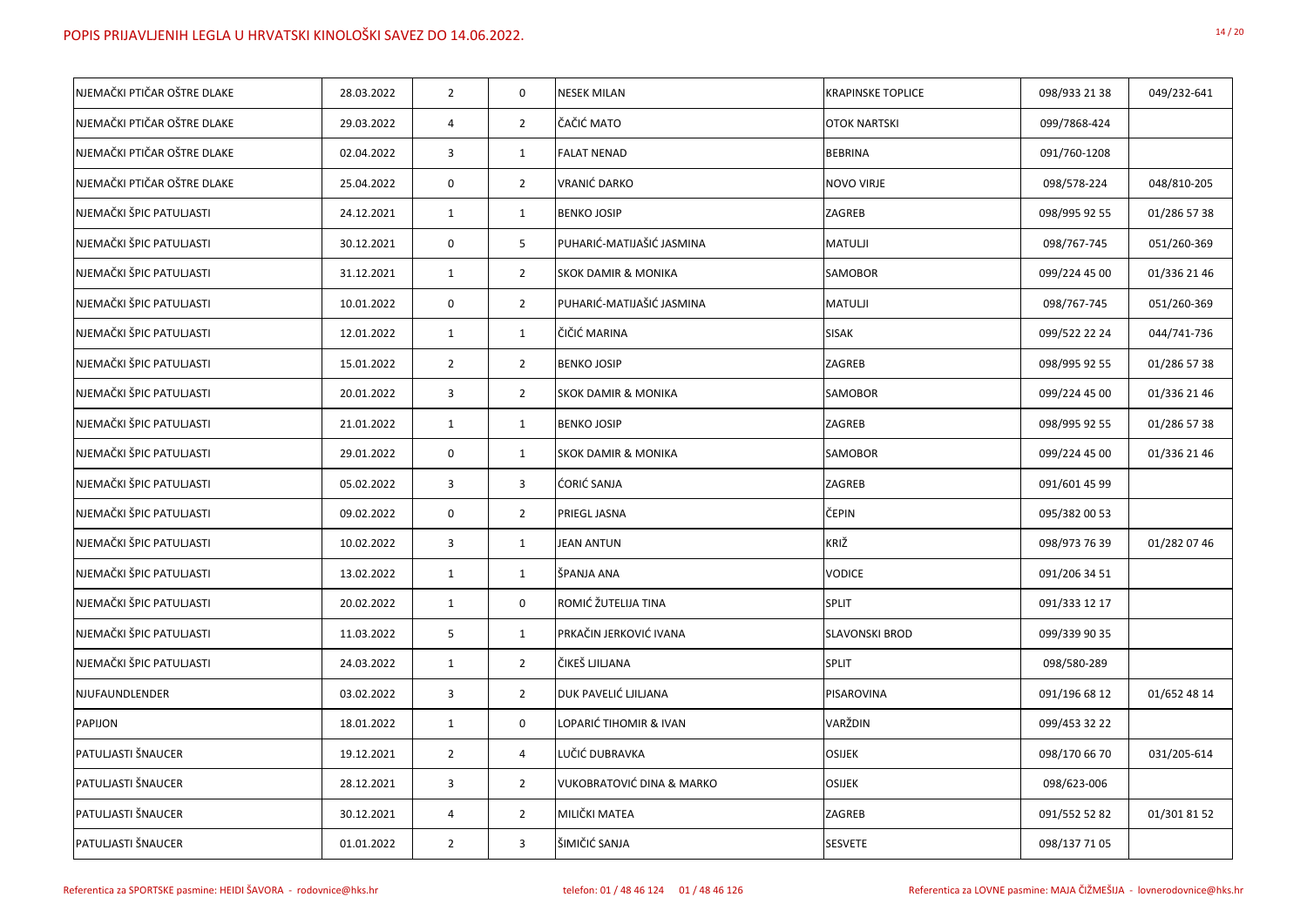| PATULJASTI ŠNAUCER        | 01.01.2022 | 4              | $\overline{4}$ | <b>VUKOBRATOVIĆ DINA &amp; MARKO</b> | <b>OSIJEK</b>       | 098/623-006   |               |
|---------------------------|------------|----------------|----------------|--------------------------------------|---------------------|---------------|---------------|
| PATULJASTI ŠNAUCER        | 09.01.2022 | $\mathbf{1}$   | $2^{\circ}$    | ŠIMIČIĆ SANJA                        | <b>SESVETE</b>      | 098/137 71 05 |               |
| <b>PATULJASTI ŠNAUCER</b> | 15.01.2022 | $\mathbf{3}$   | $\mathbf{1}$   | <b>GELLI MARTINA</b>                 | <b>MEDULIN</b>      | 091/543 61 74 |               |
| PATULJASTI ŠNAUCER        | 18.01.2022 | 4              | $\mathbf{3}$   | NEDELJKOVIĆ GORDANA                  | <b>ZAGREB</b>       | 099/682 77 62 | 01/387 29 17  |
| PATULJASTI ŠNAUCER        | 21.01.2022 | 4              | $\overline{2}$ | <b>VUKOBRATOVIĆ DINA &amp; MARKO</b> | <b>OSIJEK</b>       | 098/623-006   |               |
| PATULJASTI ŠNAUCER        | 24.01.2022 | $\mathbf{3}$   | $2^{\circ}$    | LEMO NIKŠA                           | ZAGREB              | 098/837-143   | 01/376 85 25  |
| <b>PATULJASTI ŠNAUCER</b> | 10.02.2022 | $\overline{2}$ | $2^{\circ}$    | IVIĆ BRANKA                          | <b>DRNIŠ</b>        | 098/160 61 67 | 022/886-979   |
| PATULJASTI ŠNAUCER        | 11.02.2022 | $\mathbf{1}$   | $\overline{2}$ | <b>HES ZORAN</b>                     | <b>ĐAKOVO</b>       | 098/182 66 81 | 031/820-317   |
| PATULJASTI ŠNAUCER        | 26.02.2022 | $\mathbf{3}$   | $\mathbf{1}$   | <b>BIŠĆAN KRISTINA</b>               | <b>ZAGREB</b>       | 091/522 68 38 |               |
| PATULJASTI ŠNAUCER        | 06.03.2022 | 4              | 3              | <b>IVACI SAŠA</b>                    | <b>JABLANOVEC</b>   | 091/617 73 94 | 01/349 06 54  |
| PATULJASTI ŠNAUCER        | 08.03.2022 | $\overline{3}$ | $\mathbf{1}$   | <b>BRKIĆ IVICA</b>                   | ZADAR               | 095/21615 90  |               |
| PATULJASTI ŠNAUCER        | 13.03.2022 | $\mathbf{1}$   | 4              | <b>BIŠĆAN KRISTINA</b>               | ZAGREB              | 091/522 68 38 |               |
| <b>PATULJASTI ŠNAUCER</b> | 18.03.2022 | $\mathbf{1}$   | $\overline{2}$ | <b>FONJAK MIRJANA</b>                | ŽMINJ               | 098/172 35 08 | 098/172 35 08 |
| PATULJASTI ŠNAUCER        | 26.03.2022 | $\mathbf{3}$   | $2^{\circ}$    | <b>FONJAK MIRJANA</b>                | ŽMINJ               | 098/172 35 08 | 098/172 35 08 |
| PATULJASTI ŠNAUCER        | 28.03.2022 | $\mathbf{3}$   | $2^{\circ}$    | RIHTAR DLAČIĆ SANDRA                 | ZAGREB              | 098/417-125   |               |
| <b>PATULJASTI ŠNAUCER</b> | 31.03.2022 | $\overline{2}$ | $\mathbf{3}$   | RIHTAR DLAČIĆ SANDRA                 | ZAGREB              | 098/417-125   |               |
| PATULJASTI ŠNAUCER        | 13.04.2022 | $\overline{2}$ | 3              | <b>HORVAT TOMISLAV</b>               | <b>JASTREBARSKO</b> | 098/224-306   | 01/370 01 54  |
| PATULJASTI ŠNAUCER        | 16.04.2022 | $\overline{2}$ | $2^{\circ}$    | <b>MLAKAR DUNJA</b>                  | SAMOBOR             | 098/458 708   | 01/338 21 44  |
| <b>POINTER</b>            | 31.12.2021 | $\overline{2}$ | 5              | ČAČIĆ ANTE                           | ZADAR               | 095/394 99 87 | 023/326-744   |
| <b>POINTER</b>            | 22.02.2022 | $\mathbf 0$    | $\mathbf{3}$   | ŠIMONJI IVAN                         | <b>DRENJE</b>       | 091/918 82 69 |               |
| <b>POINTER</b>            | 19.03.2022 | 4              | $2^{\circ}$    | <b>BUŠIĆ JOŠKO</b>                   | <b>IMOTSKI</b>      | 091/5363-600  |               |
| POSAVSKI GONIČ            | 24.12.2021 | $\overline{2}$ | $\overline{2}$ | OREŠKOVIĆ MARKO                      | <b>GOSPIĆ</b>       | 099/838-3724  |               |
| POSAVSKI GONIČ            | 30.12.2021 | $\overline{4}$ | 0              | STIPIĆ ZDRAVKO                       | ĐAKOVAČKA SATNICA   | 098/582-505   |               |
| POSAVSKI GONIČ            | 20.01.2022 | $\mathbf{3}$   | $\overline{4}$ | ŠIMUNOVIĆ IVAN                       | <b>ZAPOLJE</b>      | 098/903 71 05 | 035/341-156   |
| POSAVSKI GONIČ            | 31.01.2022 | $\overline{2}$ | $\mathbf{1}$   | MILANOVIĆ NENAD                      | <b>DREŽNICA</b>     |               |               |
| POSAVSKI GONIČ            | 07.02.2022 | $\mathbf{1}$   | $\mathbf{1}$   | <b>SMAJLA BORIS</b>                  | <b>KARLOVAC</b>     |               |               |
|                           |            |                |                |                                      |                     |               |               |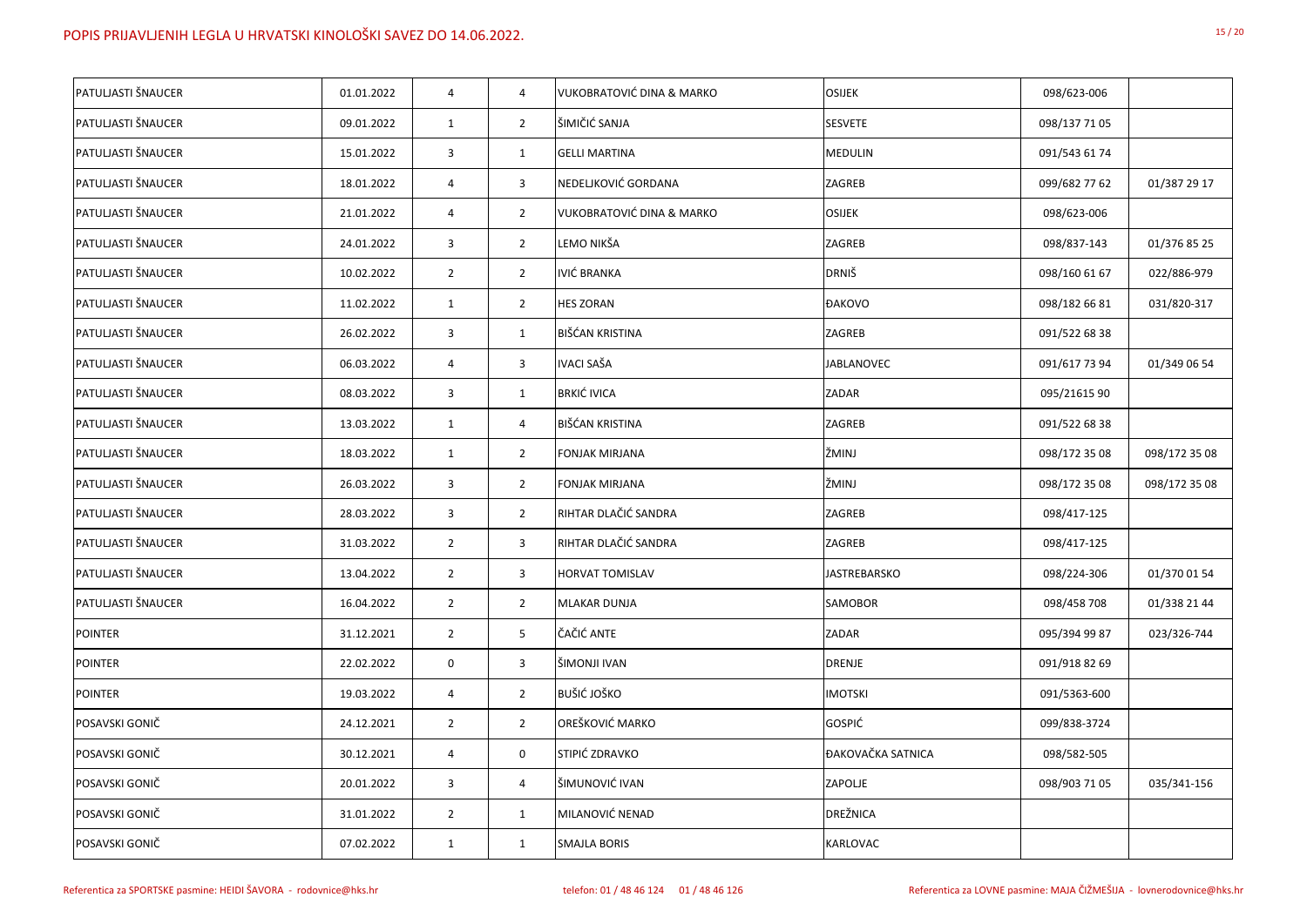| POSAVSKI GONIČ   | 18.02.2022 | 3              | $\mathbf{3}$   | ŠARAC MATO                    | <b>BUDIMCI</b>             | 099/351-2386  |              |
|------------------|------------|----------------|----------------|-------------------------------|----------------------------|---------------|--------------|
| POSAVSKI GONIČ   | 22.02.2022 | 4              | 4              | <b>TURKOVIĆ MILAN</b>         | PETRINJA                   | 098/970-8872  |              |
| POSAVSKI GONIČ   | 01.03.2022 | 4              | $\overline{2}$ | NOVAKOVIĆ MATE                | <b>SOLIN</b>               | 095/873-1911  |              |
| POSAVSKI GONIČ   | 03.03.2022 | $\mathbf 0$    | $\overline{2}$ | DERKAČ MATO                   | SIBINJ                     | 098/620-999   | 035/425-407  |
| POSAVSKI GONIČ   | 09.03.2022 | $\overline{2}$ | $\mathbf 0$    | <b>BUVA IVO</b>               | ŠIBENIK                    | 098/914 25 02 |              |
| POSAVSKI GONIČ   | 12.03.2022 | $\mathbf{3}$   | $\mathbf{1}$   | KOŠARA DARIO                  | <b>ROVINJ</b>              | 095/858-4548  | 052/829-041  |
| POSAVSKI GONIČ   | 15.03.2022 | $\overline{2}$ | $\overline{2}$ | ČUTURIĆ IVICA                 | <b>NOVA KAPELA</b>         |               |              |
| POSAVSKI GONIČ   | 20.03.2022 | 3              | $\mathbf{1}$   | PERŠIĆ DINO                   | LABIN                      | 092/115 04 09 | 052/851-750  |
| POSAVSKI GONIČ   | 23.03.2022 | 4              | $\mathbf{3}$   | <b>JURAKIĆ TOMA</b>           | OKUČANI                    | 099/503 66 91 |              |
| POSAVSKI GONIČ   | 23.03.2022 | 5              | 3              | PERŠIĆ DINO                   | <b>LABIN</b>               | 092/115 04 09 | 052/851-750  |
| POSAVSKI GONIČ   | 30.03.2022 | 4              | $\overline{2}$ | <b>KRZNARIĆ ŽELJKO</b>        | <b>BRINJE</b>              | 098/583-208   | 053/700-209  |
| POSAVSKI GONIČ   | 01.04.2022 | 4              | 3              | <b>DIKANOVIĆ TOMISLAV</b>     | <b>BEBRINA</b>             | 098/950-4860  | 035/433-168  |
| POSAVSKI GONIČ   | 02.04.2022 | $5\phantom{.}$ | 5              | VUČKOVIĆ DARKO (LOSO)         | SINJ                       | 095/801 40 04 |              |
| POSAVSKI GONIČ   | 04.04.2022 | 4              | 3              | KONDIĆ JOVICA                 | VOJNIĆ                     | 099/213 18 13 | 047/883-441  |
| POSAVSKI GONIČ   | 05.04.2022 | $\mathbf{3}$   | $\overline{2}$ | SEKULIĆ BRANKO                | <b>BRODSKI STUPNIK</b>     |               |              |
| POSAVSKI GONIČ   | 10.04.2022 | $\mathbf 0$    | 5              | <b>BALETIĆ IVICA</b>          | <b>DRAGLIANE</b>           | 091/514 47 24 |              |
| POSAVSKI GONIČ   | 14.04.2022 | 4              | $\overline{2}$ | VUČKOVIĆ DARKO (LOSO)         | SINJ                       | 095/801 40 04 |              |
| POSAVSKI GONIČ   | 14.04.2022 | 4              | $\mathbf{1}$   | ŠAKIĆ MATE                    | <b>STUDENCI</b>            | 098/982 54 57 |              |
| POSAVSKI GONIČ   | 19.04.2022 | 4              | $2^{\circ}$    | <b>AUGUSTINOVIĆ MARIJAN</b>   | <b>OSIJEK</b>              | 095/5477-808  |              |
| POSAVSKI GONIČ   | 24.04.2022 | $\mathbf{1}$   | $\mathbf{3}$   | MATIĆ JOSIP                   | SINJ                       | 095/880-4180  |              |
| <b>PUDL MALI</b> | 30.12.2021 | $\mathbf{1}$   | 3              | <b>VRANIĆ ANTONIJA</b>        | ZAGREB                     | 091/766 07 23 |              |
| <b>PUDL MALI</b> | 03.01.2022 | $\mathbf 0$    | $\mathbf{1}$   | NARANĐA NADICA                | HODOŠAN                    | 099/219 94 52 |              |
| <b>PUDL MALI</b> | 23.01.2022 | $\mathbf{3}$   | $\overline{4}$ | LUKAČIN SUNČICA               | <b>KOPRIVNICA</b>          | 091/566 78 78 |              |
| <b>PUDL MALI</b> | 24.01.2022 | $\mathbf{3}$   | $\mathsf{O}$   | KUKIĆ SREĆKO, ANA&MILIĆ MARIO | <b>SESVETSKI KRALJEVEC</b> | 091/270 59 97 | 01/204 68 29 |
| <b>PUDL MALI</b> | 04.02.2022 | $\mathbf{1}$   | $\mathbf{1}$   | <b>ANTUNAC ANA</b>            | ZADAR                      | 091/923 67 15 |              |
| <b>PUDL MALI</b> | 12.02.2022 | $\mathbf{1}$   | $\overline{2}$ | DOJČINOVSKI JASMINKA          | <b>SESVETE</b>             | 099/734 90 28 | 01/200 61 67 |
|                  |            |                |                |                               |                            |               |              |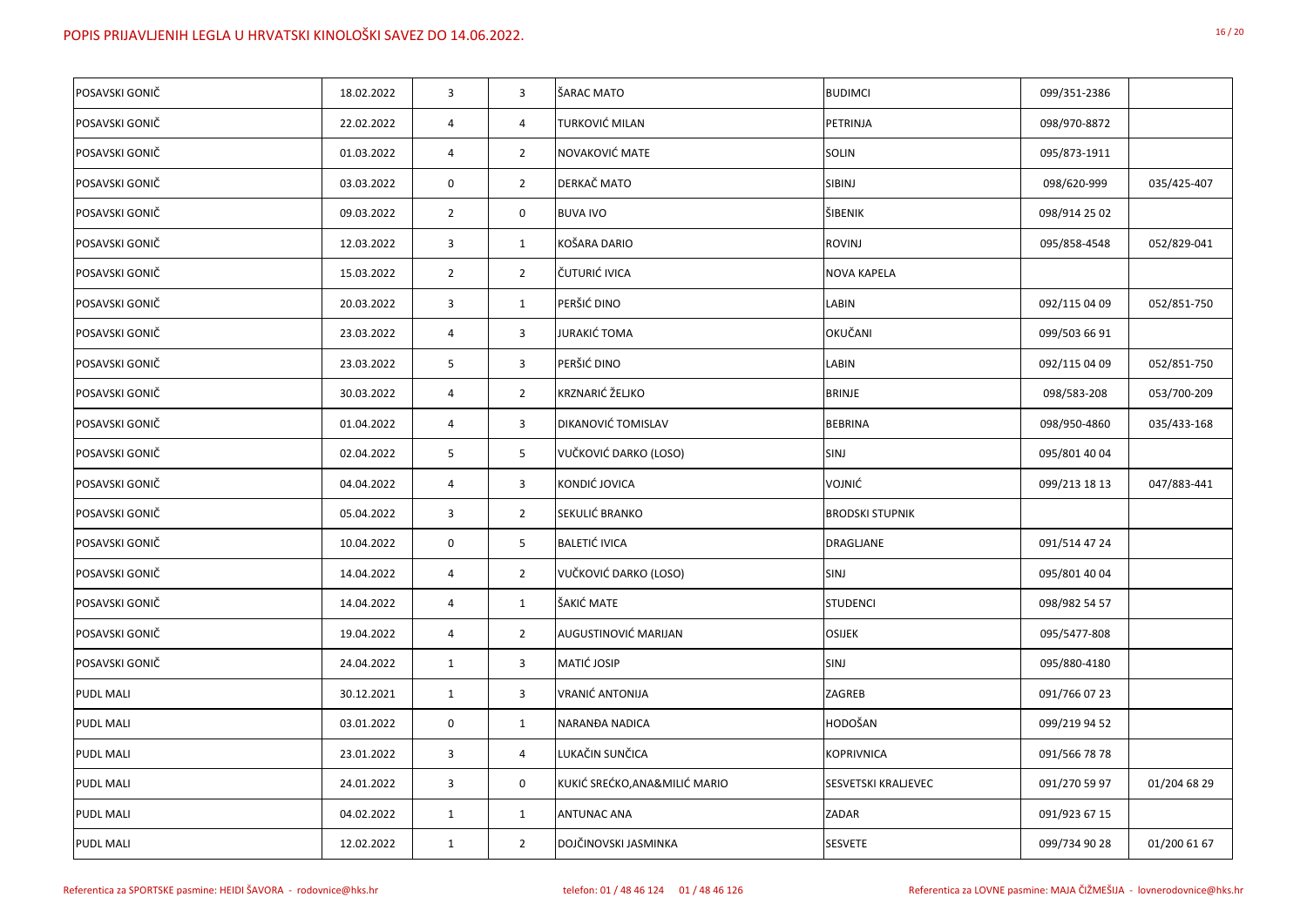| <b>PUDL MALI</b>         | 15.02.2022 | $\mathbf{1}$   | $\overline{2}$ | DOJČINOVSKI JASMINKA             | <b>SESVETE</b>            | 099/734 90 28 | 01/200 61 67  |
|--------------------------|------------|----------------|----------------|----------------------------------|---------------------------|---------------|---------------|
| <b>PUDL MALI</b>         | 19.02.2022 | $\overline{2}$ | $2^{\circ}$    | ROŽIĆ ALEKSANDRA                 | ČAVLE                     | 097/763 02 95 |               |
| <b>PUDL MALI</b>         | 20.02.2022 | $\overline{2}$ | $2^{\circ}$    | KUKIĆ SREĆKO, ANA&MILIĆ MARIO    | SESVETSKI KRALJEVEC       | 091/270 59 97 | 01/204 68 29  |
| <b>PUDL MALI</b>         | 22.02.2022 | $\mathbf 0$    | $\mathbf{3}$   | <b>VUGER DAVOR</b>               | KAŠINA                    | 091/519 41 53 | 01/204 40 77  |
| <b>PUDL MALI</b>         | 13.03.2022 | $\overline{2}$ | $\mathbf{1}$   | <b>GRUBIŠIĆ SVJETLANA</b>        | ŠIBENIK                   | 095/504 38 31 | 022/340-786   |
| <b>PUDL MALI</b>         | 21.03.2022 | $\overline{2}$ | $\overline{2}$ | PETROVIĆ TOMISLAV & PETROVIĆ     | <b>OSIJEK</b>             | 095/586 15 01 | 091/251 84 25 |
| <b>PUDL MALI</b>         | 26.03.2022 | $\mathbf{1}$   | 3              | KUKIĆ SREĆKO, ANA&MILIĆ MARIO    | SESVETSKI KRALJEVEC       | 091/270 59 97 | 01/204 68 29  |
| <b>PUDL SREDNJI</b>      | 20.01.2022 | $\overline{4}$ | $\mathbf{1}$   | DOJČINOVSKI JASMINKA             | <b>SESVETE</b>            | 099/734 90 28 | 01/200 61 67  |
| <b>PUDL SREDNJI</b>      | 07.02.2022 | $\overline{3}$ | $\mathbf{3}$   | DŽAJA-VALKOVIĆ SANJA             | <b>RIJEKA</b>             | 091/935 75 31 | 051/494-686   |
| <b>PUDL VELIKI</b>       | 29.03.2022 | $\overline{3}$ | 4              | MORIĆ SVJETLANA                  | <b>GLINA</b>              | 091/983 13 06 | 044/296-281   |
| <b>RODEZIJSKI RIĐBEK</b> | 02.02.2022 | $\mathbf{1}$   | $\overline{4}$ | TREŠČEC LELA & KLJAIĆ MAJA       | <b>KOPRIVNICA</b>         | 098/951 15 06 |               |
| <b>RODEZIJSKI RIĐBEK</b> | 12.03.2022 | 6              | 5              | ŠARUNIĆ LENA                     | ZAGREB                    | 091/548 27 84 |               |
| <b>RODEZIJSKI RIĐBEK</b> | 18.03.2022 | 6              | $\overline{7}$ | MAJDIĆ RENATA                    | ZAGREB                    | 091/729 39 14 |               |
| <b>ROTVAJLER</b>         | 19.12.2021 | $\overline{3}$ | $\mathbf 0$    | ŽAGMEŠTER IVICA                  | <b>BUKOVJE BISTRANSKO</b> | 098/544-691   |               |
| ROTVAJLER                | 23.12.2021 | $\mathbf{1}$   | $\mathbf 0$    | <b>ZEC VLADIMIR &amp; LIDIJA</b> | <b>SISAK</b>              | 099/538 88 53 |               |
| <b>ROTVAJLER</b>         | 06.01.2022 | $\mathbf{1}$   | $\mathbf{1}$   | <b>LJUBIČIĆ PETAR</b>            | ZAGREB                    | 098/961 76 50 | 01/3861960    |
| ROTVAJLER                | 13.01.2022 | $\mathbf 0$    | $2^{\circ}$    | MARGETIĆ IGOR                    | <b>SISAK</b>              | 091/348 89 38 | 044/743-558   |
| <b>ROTVAJLER</b>         | 20.01.2022 | $\mathbf{1}$   | $\mathbf 0$    | <b>KRIVIĆ MATKO</b>              | <b>SPLIT</b>              | 095/911 22 32 | 021/325-468   |
| <b>ROTVAJLER</b>         | 22.01.2022 | $\overline{2}$ | $\mathbf 0$    | MODRUŠAN MLADEN & PETRA          | ŽMINJ                     | 098/539-724   |               |
| <b>ROTVAJLER</b>         | 27.01.2022 | $\overline{4}$ | 4              | FILIPOVIĆ ANTE                   | <b>BRELA</b>              | 091/222 77 89 |               |
| <b>ROTVAJLER</b>         | 29.01.2022 | $\mathbf 0$    | $\mathbf{1}$   | PILJ DOROTEA                     | DONJA LOMNICA             | 095/815 89 45 |               |
| <b>ROTVAJLER</b>         | 19.02.2022 | 6              | 6              | <b>MIKAC ROBERT</b>              | ČAKOVEC                   | 098/600-052   |               |
| <b>ROTVAJLER</b>         | 02.03.2022 | $\mathbf{1}$   | $\mathbf{1}$   | PILJ DOROTEA                     | <b>DONJA LOMNICA</b>      | 095/815 89 45 |               |
| ROTVAJLER                | 02.03.2022 | $\overline{3}$ | $\mathbf{1}$   | VARGIĆ DARKO                     | NOVA RAČA                 | 098/932 70 71 | 043/886-266   |
| <b>ROTVAJLER</b>         | 08.03.2022 | $\overline{4}$ | $\mathbf{3}$   | RIČKO GORAN                      | <b>ZABOK</b>              | 098/161 63 58 | 049/222-675   |
| ROTVAJLER                | 11.03.2022 | $5\phantom{.}$ | 4              | <b>ĐURKOVIĆ IVICA</b>            | RUŠČICA                   | 098/292 884   | 035/226-216   |
|                          |            |                |                |                                  |                           |               |               |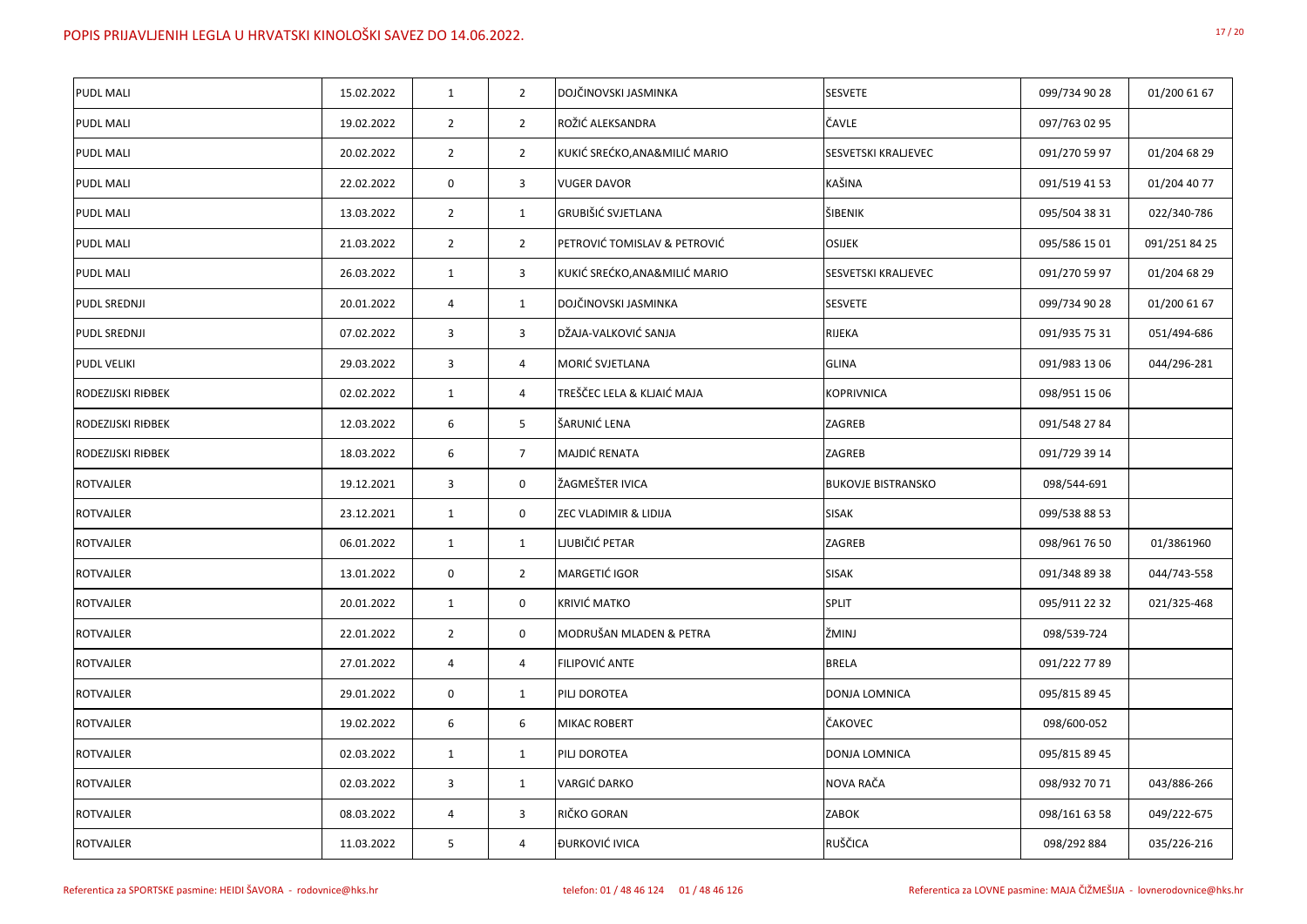| <b>RUSKI TOY DOG</b>         | 25.01.2022 | $\mathbf{1}$   | $\mathbf{1}$   | <b>KANISEK KATARINA</b>                   | SELCI ĐAKOVAČKI           | 099/431 80 02 | 031/832-258  |
|------------------------------|------------|----------------|----------------|-------------------------------------------|---------------------------|---------------|--------------|
| <b>SHIBA</b>                 | 31.12.2021 | $\mathbf{1}$   | $\mathbf{1}$   | <b>DIMITROV DIANA</b>                     | <b>ZAGREB</b>             | 091/595 53 90 |              |
| <b>SHIBA</b>                 | 19.02.2022 | $\mathbf{1}$   | $\overline{2}$ | <b>BRATONJA FRANKO &amp; P.B.DORIJANA</b> | <b>JURDANI</b>            | 091/150 28 11 | 051/279-814  |
| SHIH-TZU                     | 21.12.2021 | $\mathbf{1}$   | 3              | ŠURMANOVIĆ RUŽICA                         | <b>ZAGREB</b>             | 099/660 16 71 | 01/349 06 77 |
| SHIH-TZU                     | 30.12.2021 | $\mathbf{1}$   | 3              | <b>VINDIŠ ANDREA</b>                      | IVANIĆ GRAD               | 091/485 00 60 |              |
| SHIH-TZU                     | 11.01.2022 | $\overline{2}$ | $\mathbf{3}$   | LUČIĆ VALENTINO                           | KLOŠTAR IVANIĆ            | 091/289 32 17 | 01/289 32 17 |
| <b>SIBIRSKI HASKI</b>        | 01.01.2022 | 4              | $\overline{2}$ | <b>MARIJANOV ANITA</b>                    | <b>DUBOŠEVICA</b>         | 095/541 04 40 | 031/736-107  |
| <b>SIBIRSKI HASKI</b>        | 18.01.2022 | $\mathbf{1}$   | $\overline{4}$ | ODOBAŠIĆ ANITA                            | <b>SLAVONSKI BROD</b>     | 091/583 69 79 |              |
| <b>SIBIRSKI HASKI</b>        | 22.01.2022 | 3              | $\overline{2}$ | <b>MAVRIN MARTINA</b>                     | <b>ZAGREB</b>             | 0992995102    |              |
| SLOVAČKI KOPOV               | 03.02.2022 | $\overline{2}$ | 3              | <b>HASAN ZVONIMIR</b>                     | <b>VIRJE</b>              | 099/5785-105  |              |
| SLOVAČKI KOPOV               | 01.03.2022 | $\overline{2}$ | $\overline{2}$ | <b>KANJKA JOSIP</b>                       | <b>GRUBIŠNO POLJE</b>     | 098/926 27 03 | 043/485-601  |
| SLOVAČKI KOPOV               | 09.04.2022 | $\overline{2}$ | $\overline{2}$ | <b>BURIĆ KREŠIMIR</b>                     | <b>OTOČAC</b>             | 098/910-5254  |              |
| SLOVAČKI KOPOV               | 11.04.2022 | 5 <sub>1</sub> | $\overline{2}$ | <b>GALOVIĆ MARIO</b>                      | <b>BREZOVICA</b>          | 091/561-2364  |              |
| SLOVAČKI KOPOV               | 12.04.2022 | $\overline{2}$ | $\mathbf{3}$   | <b>JAKOBOVIĆ ŽELJKO</b>                   | <b>STARO PETROVO SELO</b> |               |              |
| SREDNJI ŠNAUCER              | 15.12.2021 | 4              | 5              | <b>CESAR MARTINA</b>                      | IVANIĆ GRAD               | 091/512 42 85 | 01/288 93 51 |
| <b>SREDNJI ŠNAUCER</b>       | 01.01.2022 | 5              | 4              | <b>SKOK DAMIR &amp; MONIKA</b>            | <b>SAMOBOR</b>            | 099/224 45 00 | 01/336 21 46 |
| <b>SREDNJI ŠNAUCER</b>       | 12.02.2022 | 5              | 3              | <b>SKOK DAMIR &amp; MONIKA</b>            | <b>SAMOBOR</b>            | 099/224 45 00 | 01/336 21 46 |
| SREDNJI ŠNAUCER              | 12.03.2022 | 8              | 5              | <b>SKOK DAMIR &amp; MONIKA</b>            | SAMOBOR                   | 099/224 45 00 | 01/336 21 46 |
| <b>SRPSKI GONIČ</b>          | 02.02.2022 | $\overline{4}$ | $\overline{2}$ | PEŠUTIĆ DALIBOR                           | LUŽANI                    | 098/848-860   |              |
| SRPSKI TROBOJNI GONIČ        | 01.03.2022 | $\overline{2}$ | 4              | <b>SUDAC LUKA</b>                         | <b>OZALJ</b>              | 099/758-1803  |              |
| <b>STAFORDSKI BULTERIJER</b> | 01.01.2022 | 0              | 4              | <b>CAR DARKO</b>                          | <b>VUKOVAR</b>            | 091/588 63 72 |              |
| <b>STAFORDSKI BULTERIJER</b> | 22.01.2022 | $\mathbf 0$    | $\overline{2}$ | <b>CAR DARKO</b>                          | <b>VUKOVAR</b>            | 091/588 63 72 |              |
| <b>STAFORDSKI BULTERIJER</b> | 15.03.2022 | $\overline{4}$ | $\mathbf{3}$   | MOMIĆ ROBERTO                             | NOVA VAS                  | 095/906 36 26 | 052/421-526  |
| STAROENGLESKI OVČAR          | 21.02.2022 | 3              | 6              | JAVOR DAVOR & ANDREA                      | <b>ZAGREB</b>             | 091/213 33 52 | 01/298 50 10 |
| ŠARPLANINAC                  | 03.04.2022 | $\overline{2}$ | $\mathbf{1}$   | MEĐIMOREC STJEPAN                         | NEDELIŠĆE                 | 091/752 78 70 |              |
| ŠKOTSKI OVČAR DUGODLAKI      | 27.02.2022 | $\overline{2}$ | $\mathbf{1}$   | PUŠKARIĆ TIHOMIR                          | <b>VIROVITICA</b>         | 098/407-333   | 033/729-521  |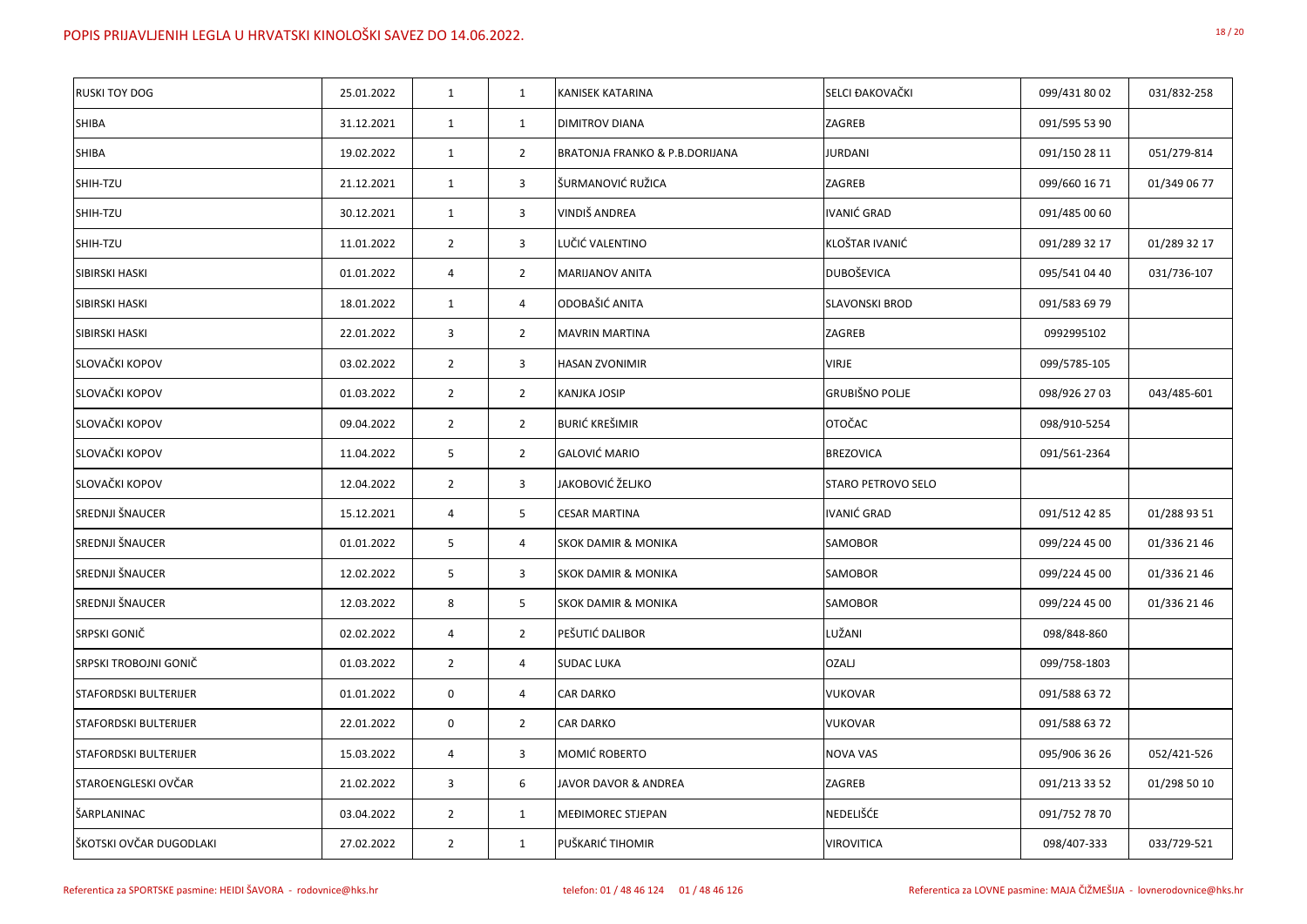| <b>TIBETSKI TERIJER</b>       | 26.12.2021 | $\overline{2}$ | 3              | RUKAVINA TEA                  | ZAGREB               | 091/198 61 39 | 01/285 11 53 |
|-------------------------------|------------|----------------|----------------|-------------------------------|----------------------|---------------|--------------|
| <b>TIBETSKI TERIJER</b>       | 29.03.2022 | $\overline{3}$ | $\mathbf 0$    | <b>FUTIVIĆ IRENA</b>          | <b>ZABOK</b>         | 098/819-235   |              |
| <b>TORNJAK</b>                | 16.12.2021 | $\overline{2}$ | $\mathbf{1}$   | <b>CIKAČ FILIP</b>            | VARAŽDIN             | 098/924-7968  |              |
| <b>TORNJAK</b>                | 23.12.2021 | 3              | $\mathbf{1}$   | FILIPOVIĆ ROBERT              | KARLOVAC             | 091/944 10 00 | 047/637-001  |
| <b>TORNJAK</b>                | 12.01.2022 | $\mathbf{3}$   | 5              | <b>FILIPOVIĆ ROBERT</b>       | KARLOVAC             | 091/944 10 00 | 047/637-001  |
| <b>TORNJAK</b>                | 25.03.2022 | $\overline{2}$ | 6              | KOVAČIČEK LORENA              | IČIĆI                | 091/524 19 04 | 051/252-545  |
| <b>TORNJAK</b>                | 21.04.2022 | $\mathbf 0$    | 5              | NAKIĆ-PETRINA LJILJANA        | ŠIBENIK              | 091/506 92 34 | 022/216-901  |
| <b>TOY PUDL</b>               | 16.12.2021 | 3              | $\mathbf 0$    | KUKIĆ SREĆKO, ANA&MILIĆ MARIO | SESVETSKI KRALJEVEC  | 091/270 59 97 | 01/204 68 29 |
| <b>TOY PUDL</b>               | 27.12.2021 | $\mathbf{1}$   | $\mathbf 0$    | KUKIĆ SREĆKO, ANA&MILIĆ MARIO | SESVETSKI KRALJEVEC  | 091/270 59 97 | 01/204 68 29 |
| <b>TOY PUDL</b>               | 27.12.2021 | $\mathbf{1}$   | $\mathbf 0$    | KUKIĆ SREĆKO, ANA&MILIĆ MARIO | SESVETSKI KRALJEVEC  | 091/270 59 97 | 01/204 68 29 |
| <b>TOY PUDL</b>               | 17.01.2022 | $\mathbf{1}$   | $\mathbf 0$    | RONČEVIĆ ZDENKO               | VIŠNJEVAC            | 091/563 78 65 | 031/352-855  |
| <b>TOY PUDL</b>               | 28.01.2022 | $\mathbf{3}$   | $\mathbf 0$    | RONČEVIĆ ZDENKO               | VIŠNJEVAC            | 091/563 78 65 | 031/352-855  |
| <b>TOY PUDL</b>               | 02.03.2022 | $\mathbf 0$    | $2^{\circ}$    | KUKIĆ SREĆKO, ANA&MILIĆ MARIO | SESVETSKI KRALJEVEC  | 091/270 59 97 | 01/204 68 29 |
| <b>TOY PUDL</b>               | 22.03.2022 | $\mathbf{1}$   | $\mathbf{3}$   | KUKIĆ SREĆKO, ANA&MILIĆ MARIO | SESVETSKI KRALJEVEC  | 091/270 59 97 | 01/204 68 29 |
| VAJMARSKI PTIČAR              | 09.03.2022 | $\overline{2}$ | $\mathbf{1}$   | <b>FABIJANIĆ FILIP</b>        | ZAGREB               | 099/710-2959  |              |
| VAJMARSKI PTIČAR              | 10.03.2022 | $\mathbf{3}$   | 4              | PLENKOVIĆ MARIJA              | VODNJAN              | 098/842-838   | 023/323-261  |
| VELŠKI KORGI PEMBRUK          | 24.03.2022 | 4              | 4              | <b>GRANC KSENIJA</b>          | ČAZMA                | 097/796 75 73 |              |
| ZAPADNOŠKOTSKI BIJELI TERIJER | 01.01.2022 | 3              | 0              | <b>BAĆAR IGOR</b>             | <b>VIROVITICA</b>    | 098/909 52 43 |              |
| ZAPADNOŠKOTSKI BIJELI TERIJER | 07.01.2022 | $\mathbf{1}$   | $\mathbf{1}$   | <b>BAN ANDELA</b>             | <b>SAMOBOR</b>       | 099/336 19 63 | 01/336 19 63 |
| ZAPADNOŠKOTSKI BIJELI TERIJER | 31.01.2022 | $\overline{2}$ | $\mathbf{1}$   | RAJKOVIĆ DENIS                | <b>VELIKA GORICA</b> | 097/660 78 78 | 098/486-822  |
| ZAPADNOŠKOTSKI BIJELI TERIJER | 01.03.2022 | $\mathbf{1}$   | $\overline{2}$ | RAJKOVIĆ DENIS                | <b>VELIKA GORICA</b> | 097/660 78 78 | 098/486-822  |
| ZAPADNOŠKOTSKI BIJELI TERIJER | 05.03.2022 | 4              | $\mathbf{1}$   | RAJKOVIĆ DENIS                | <b>VELIKA GORICA</b> | 097/660 78 78 | 098/486-822  |
| ZAPADNOŠKOTSKI BIJELI TERIJER | 18.03.2022 | $\mathbf{1}$   | $\mathbf{1}$   | <b>GALE MIA</b>               | <b>SPLIT</b>         | 091/560 08 35 | 021/383-896  |
| <b>ZLATNI RETRIVER</b>        | 29.12.2021 | 4              | $\overline{4}$ | TOMAŠEGOVIĆ NIKOLIĆ DIJANA    | <b>BRINJE</b>        | 091/156-1560  | 053/333-243  |
| <b>ZLATNI RETRIVER</b>        | 06.04.2022 | 6              | 4              | NEKIĆ RONALD                  | CRIKVENICA           | 091/560 37 16 |              |